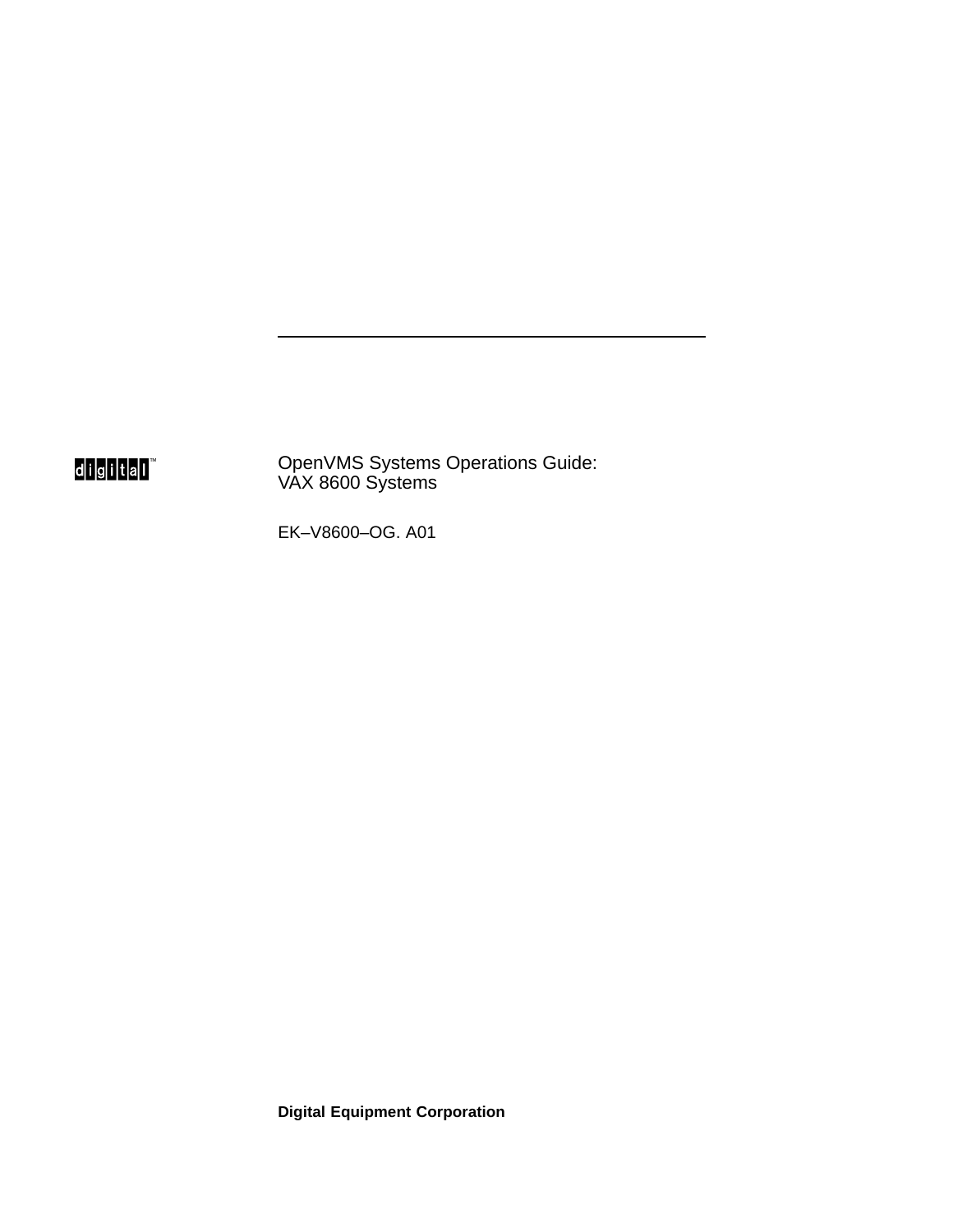#### **February, 1993**

The information in this document is subject to change without notice and should not be construed as a commitment by Digital Equipment Corporation. Digital Equipment Corporation assumes no responsibility for any errors that may appear in this document.

Copyright © Digital Equipment Corporation 1993

All Rights Reserved. Printed in U.S.A.

**FCC NOTICE:** The equipment described in this manual generates, uses, and may emit radio frequency energy. The equipment has been type tested and found to comply with the limits for a Class A computing device pursuant to Subpart J of Part 15 of FCC Rules, which are designed to provide reasonable protection against such radio frequency interference when operated in a commercial environment. Operation of this equipment in a residential area may cause interference, in which case the user at his own expense may be required to take measures to correct the interference.

The following are trademarks of Digital Equipment Corporation: CI, HSC, MSCP, OpenVMS, RT-11, UNIBUS, VAX, VAX 8600, VMS, and the DIGITAL logo.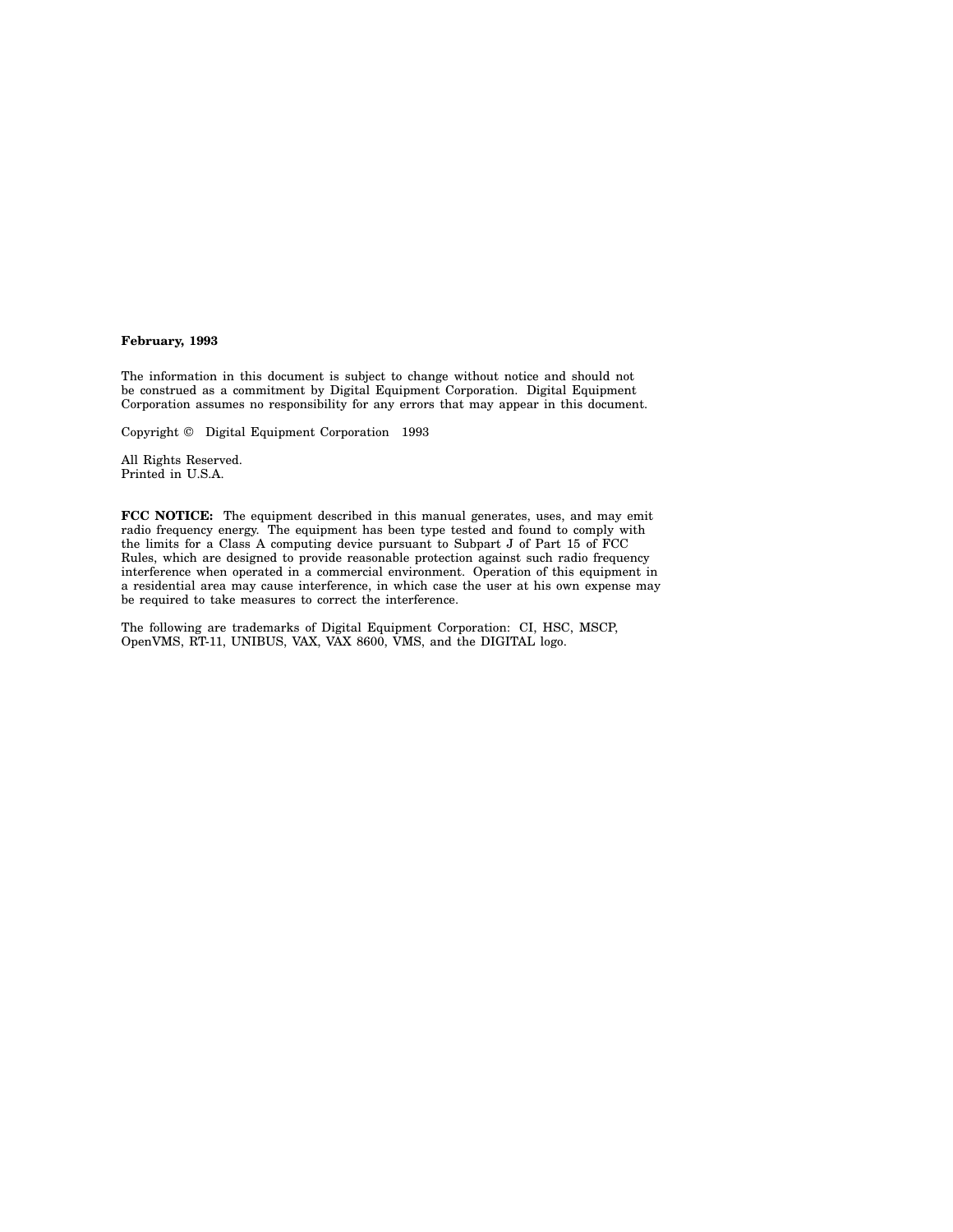# **Contents**

| <b>About This Guide</b><br>$\overline{\mathbf{V}}$ |                                                       |          |  |
|----------------------------------------------------|-------------------------------------------------------|----------|--|
| 1                                                  | <b>Console Subsystem Overview</b>                     |          |  |
| 1.1                                                |                                                       | $1 - 1$  |  |
| 1.2                                                |                                                       | $1 - 2$  |  |
| 1.3                                                | Operator's Control Panel                              | $1 - 2$  |  |
| 1.4                                                |                                                       | $1 - 5$  |  |
| 1.5                                                | Commonly Used Console Commands                        | $1 - 5$  |  |
| $\mathbf{2}$                                       | <b>System Shutdown Procedures</b>                     |          |  |
| 2.1                                                | Orderly Shutdown with SHUTDOWN.COM                    | $2 - 1$  |  |
| 2.2                                                | Emergency Shutdown with CRASH                         | $2 - 1$  |  |
| 3                                                  | <b>System Boot Procedures</b>                         |          |  |
| 3.1                                                |                                                       | $3 - 1$  |  |
| 3.2                                                | Boot Devices and Command Procedures                   | $3 - 1$  |  |
| 3.3                                                | Booting from a Local Drive                            | $3 - 2$  |  |
| 3.4                                                | Booting from an HSC Drive                             | $3 - 3$  |  |
| 3.5                                                | Creating Default Boot Command Procedures              | $3 - 6$  |  |
| 3.6                                                | Booting with DEFBOO.COM                               | $3 - 10$ |  |
| 3.7                                                | Conversational Boot (DEFGEN.COM)                      | $3 - 11$ |  |
| 3.8                                                | Booting from a Different Directory on the System Disk | $3 - 14$ |  |
| 3.9                                                | Booting from [SYSF] During an Upgrade                 | $3 - 17$ |  |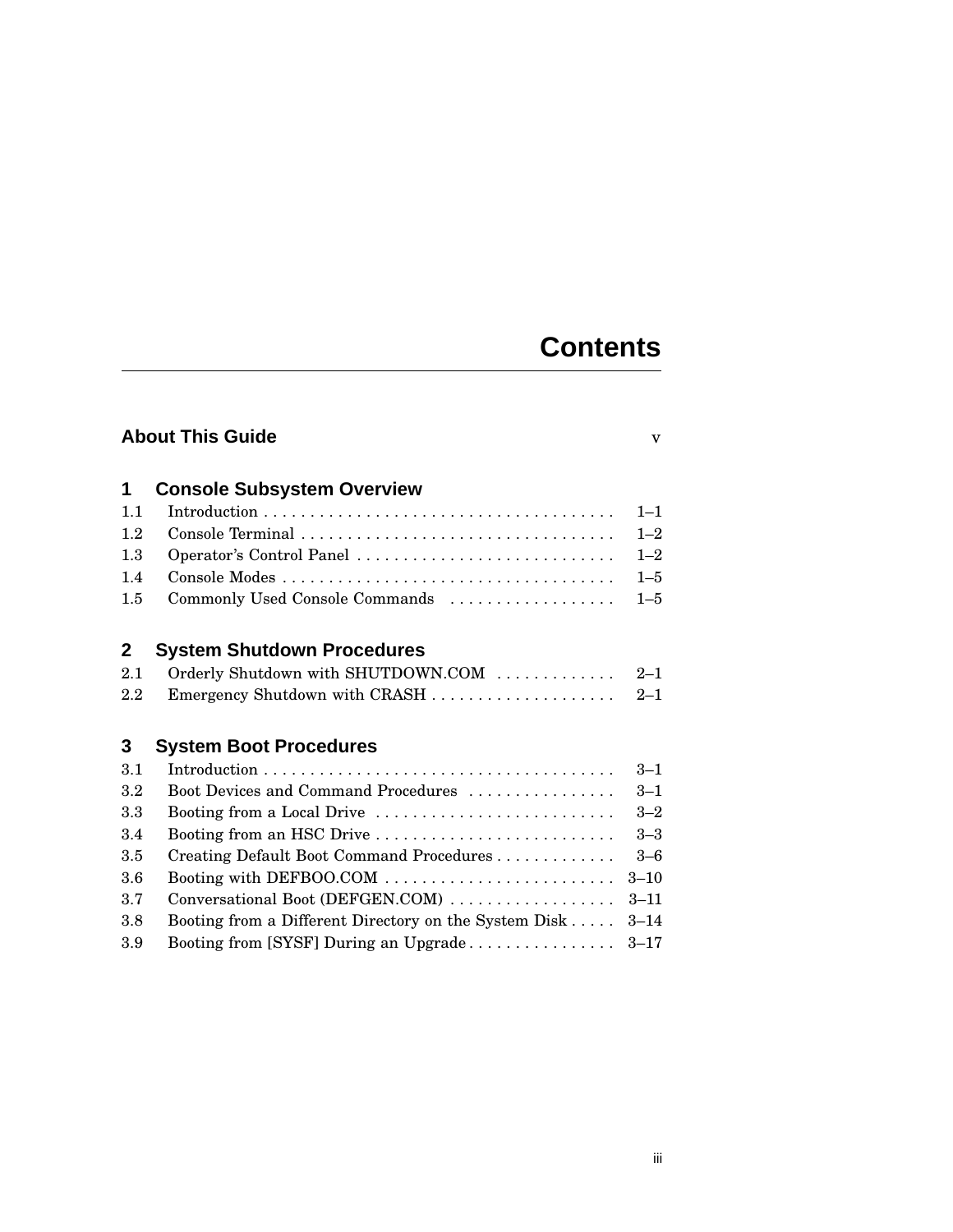iv Contents

## **4 Backup Procedures**

| 4.2 |                                                      |  |
|-----|------------------------------------------------------|--|
| 4.3 | Installing Standalone BACKUP on the System Disk  4-2 |  |
| 4.4 | Booting Standalone BACKUP from the System Disk 4–3   |  |
| 4.5 | Installing Standalone BACKUP on an RL02 Disk  4–5    |  |
| 4.6 | Booting Standalone BACKUP from an RL02 Disk  4-7     |  |
| 4.7 |                                                      |  |
|     |                                                      |  |

## **Index**

## **Figures**

|  | $1 - 2$ |
|--|---------|
|--|---------|

## **Tables**

| 1–4 Commonly Used Console Mode Commands  1–6 |  |
|----------------------------------------------|--|
|                                              |  |
|                                              |  |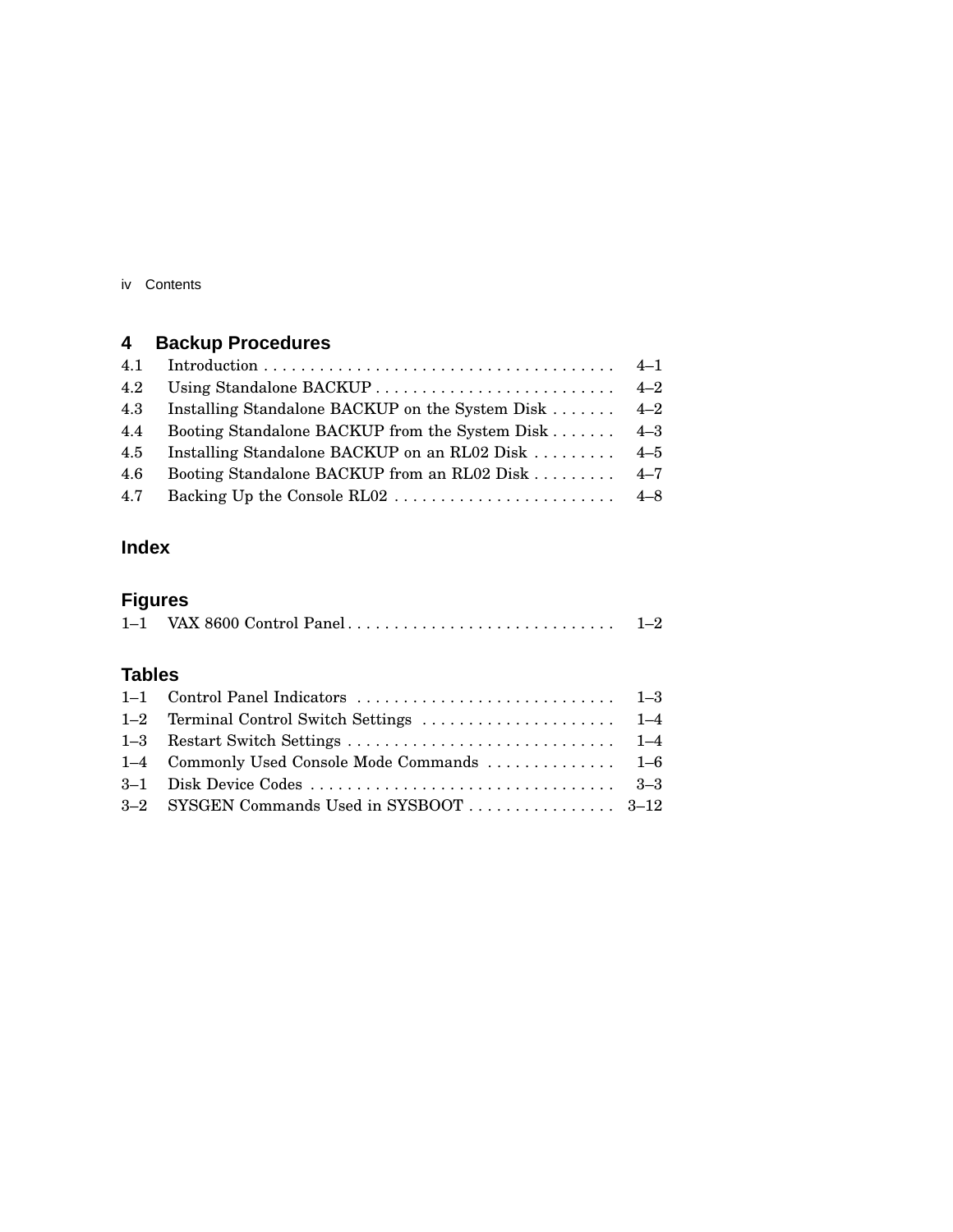# **About This Guide**

This document is a quick reference guide to basic VAX 8600 systems operations. It summarizes basic information concerning such system tasks as booting and console operation as they relate to VAX 8600 systems.

### **Intended Audience**

This guide is designed primarily for the following:

- System software support personnel
- Digital Services personnel
- System managers
- Instructors and participants in certain OpenVMS operating system courses:

Systems Troubleshooting System and Network Management I, II, and III

## **Document Scope**

This guide describes various aspects of VAX 8600 systems operations including:

- Console subsystem overview
- Operators control panel
- Console commands
- System boot procedures
- System backup procedures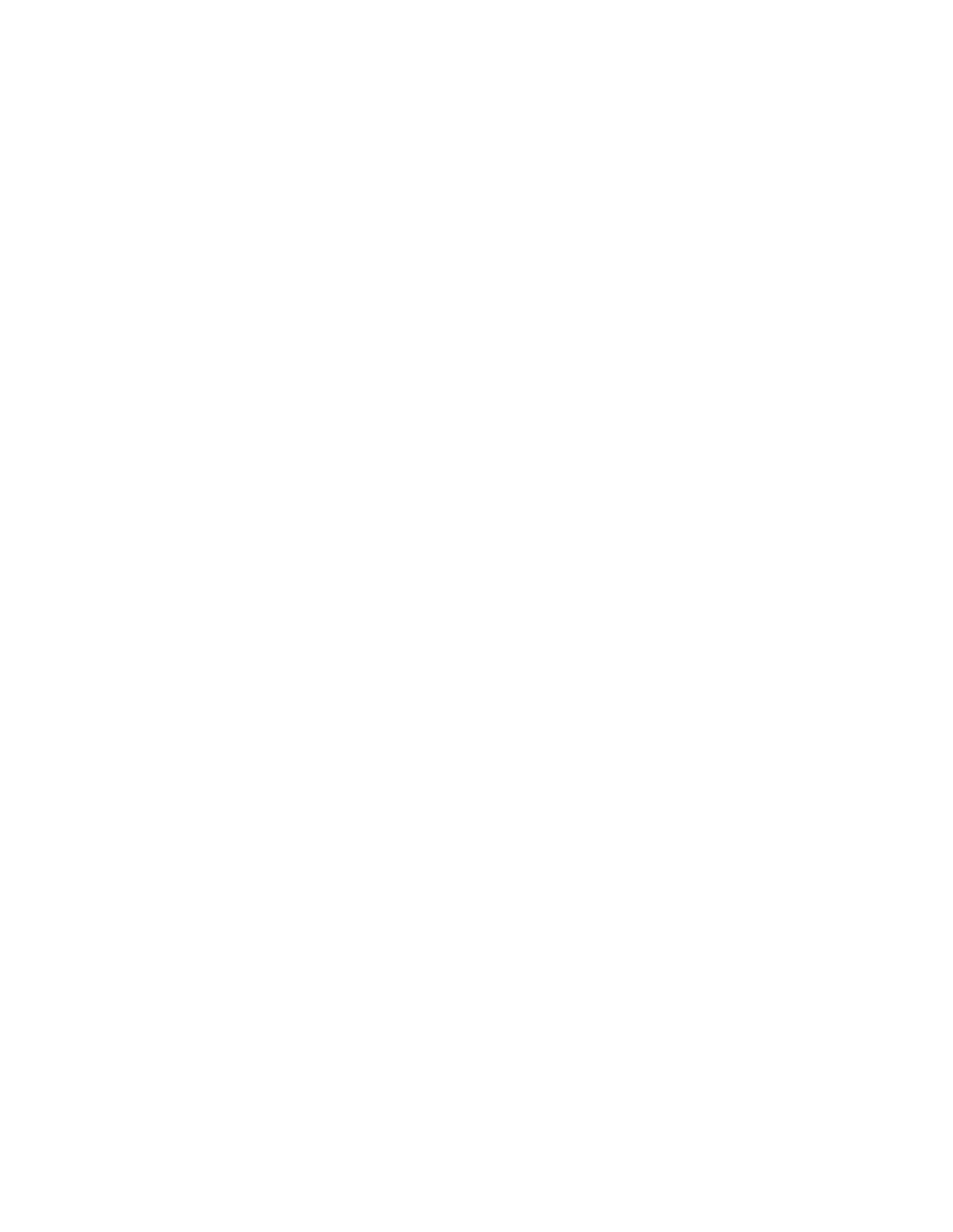# **1 Console Subsystem Overview**

## **1.1 Introduction**

The console subsystem provides the means to examine and deposit data in memory or registers, to halt the system, and to boot the system. During an upgrade or installation, use the console subsystem to boot the system and monitor the upgrade installation process.

The console subsystem consists of the following:

- T–11 microcomputer
- Console terminal
- Control panel
- Console disk drive
- Optional remote diagnostic port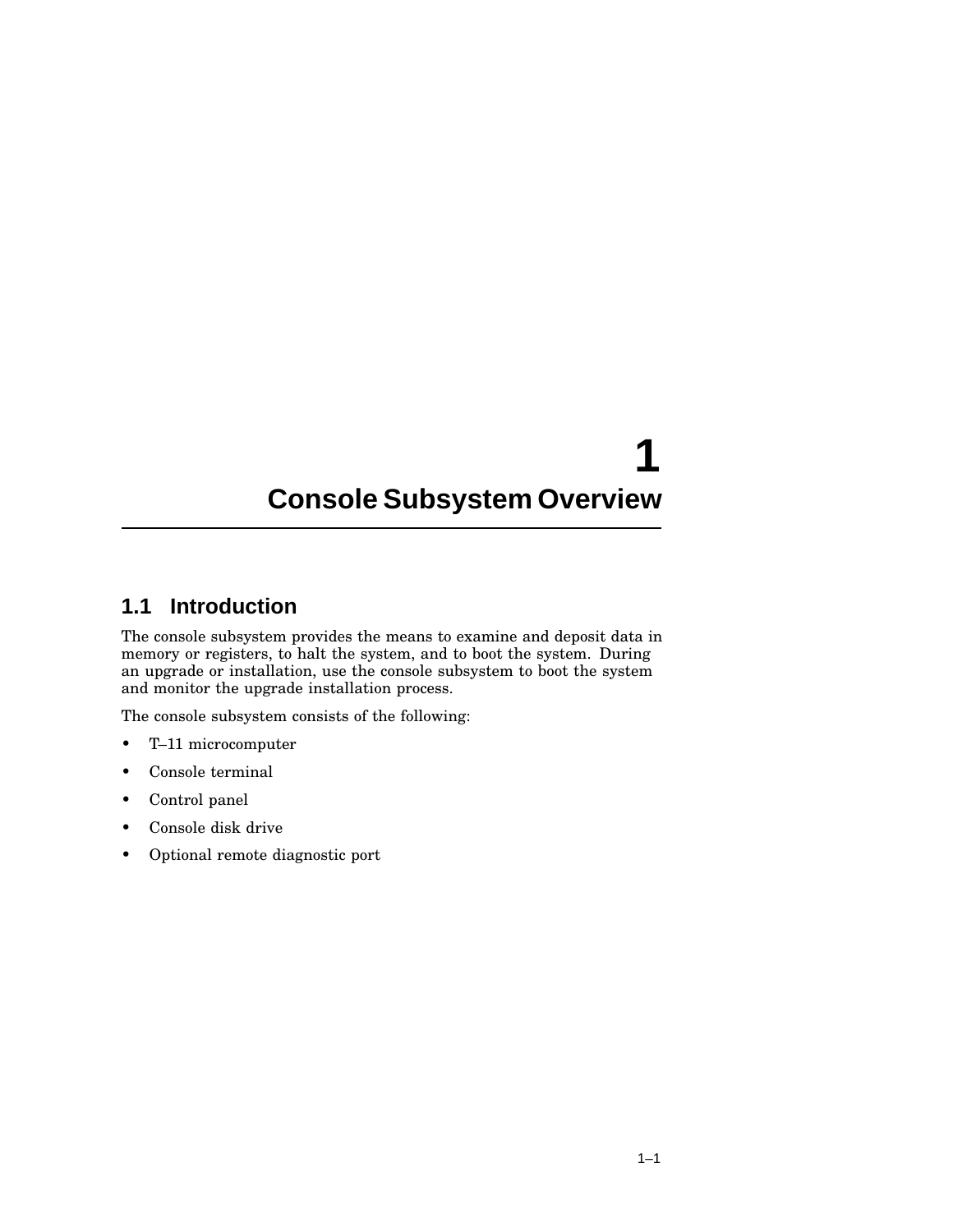1–2 Console Subsystem Overview

## **1.2 Console Terminal**

There are two types of console terminals: the local console and the remote console.

#### **Local console terminal**

The local console is a hardcopy terminal which is attached to the console microprocessor. The local console provides the means to control and monitor system operations and to keep a printed log of system activities.

#### **Remote console terminal**

The remote console is an optional terminal which allows a customer services engineer at a Digital diagnostic center to control and monitor the system during diagnostic testing.

## **1.3 Operator's Control Panel**

The VAX 8600 control panel is located on the front of the system cabinet. The panel includes four indicator lights and two keylock switches.

Figure 1–1 shows the control panel. Table 1–1 describes the indicator lights. Tables 1–2 and 1–3 describe the switches.

#### **Figure 1–1 VAX 8600 Control Panel**



NUO−000535−01−GRA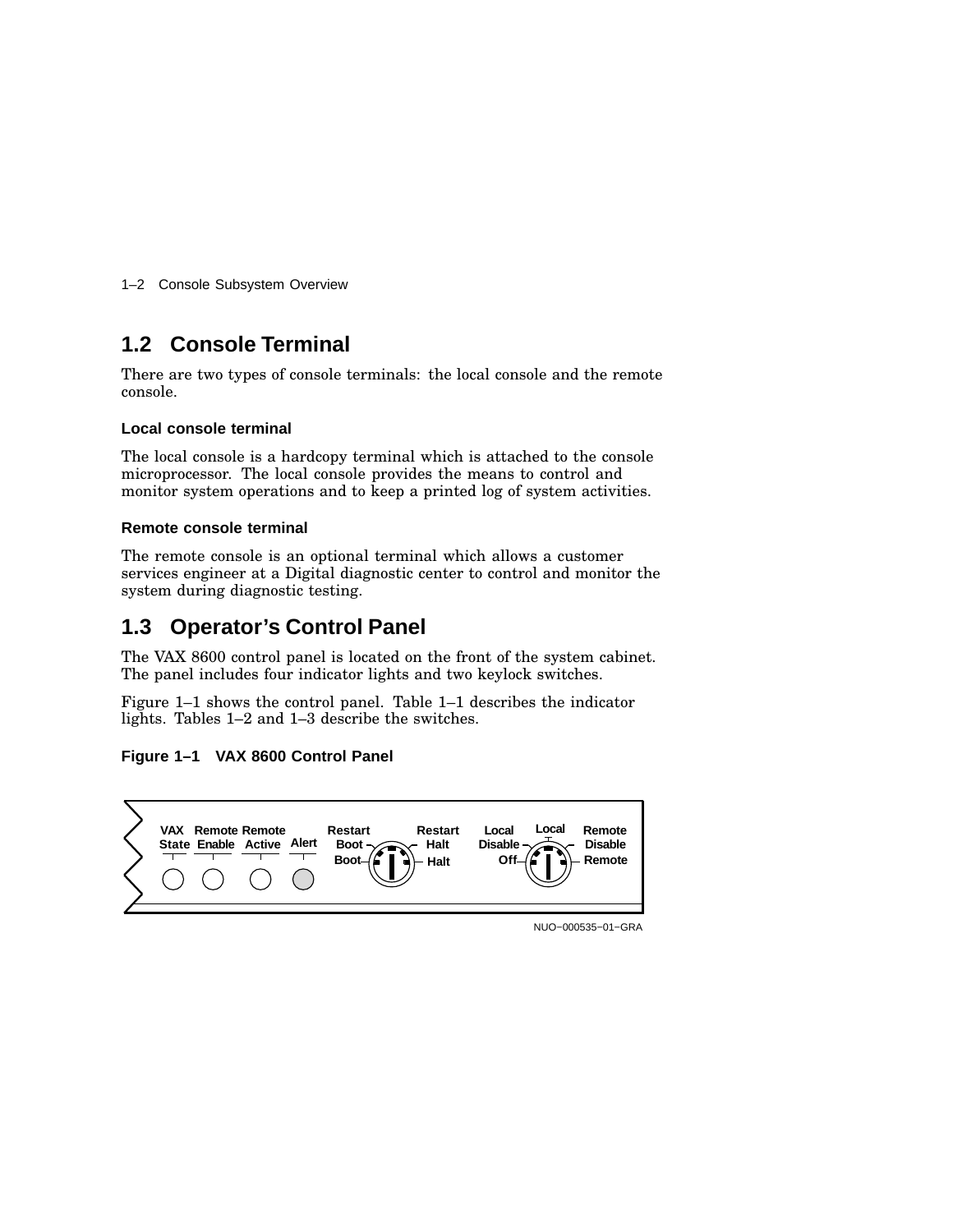Console Subsystem Overview 1–3

| Indicator     | Color | <b>Meaning</b>                                                                                                                                                                                                                                                                                              |
|---------------|-------|-------------------------------------------------------------------------------------------------------------------------------------------------------------------------------------------------------------------------------------------------------------------------------------------------------------|
| VAX State     | Green | Blinks when the CPU is executing<br>instructions.                                                                                                                                                                                                                                                           |
| Remote Enable | Green | Illuminated when the remote diagnostic<br>port access is enabled.                                                                                                                                                                                                                                           |
| Remote Active | Green | Illuminated when the remote console<br>terminal is connected and the remote<br>diagnostic line is active.                                                                                                                                                                                                   |
| Alert         | Red   | Illuminated when the CPU cabinet<br>temperature is too high.                                                                                                                                                                                                                                                |
|               |       | When the alert light is on, the computer<br>sends a warning message to the console<br>terminal. The light blinks when<br>temperature or air flow conditions exceed<br>threshold limits. When the light blinks, the<br>system shuts down automatically within<br>one minute unless the problem is corrected. |

**Table 1–1 Control Panel Indicators**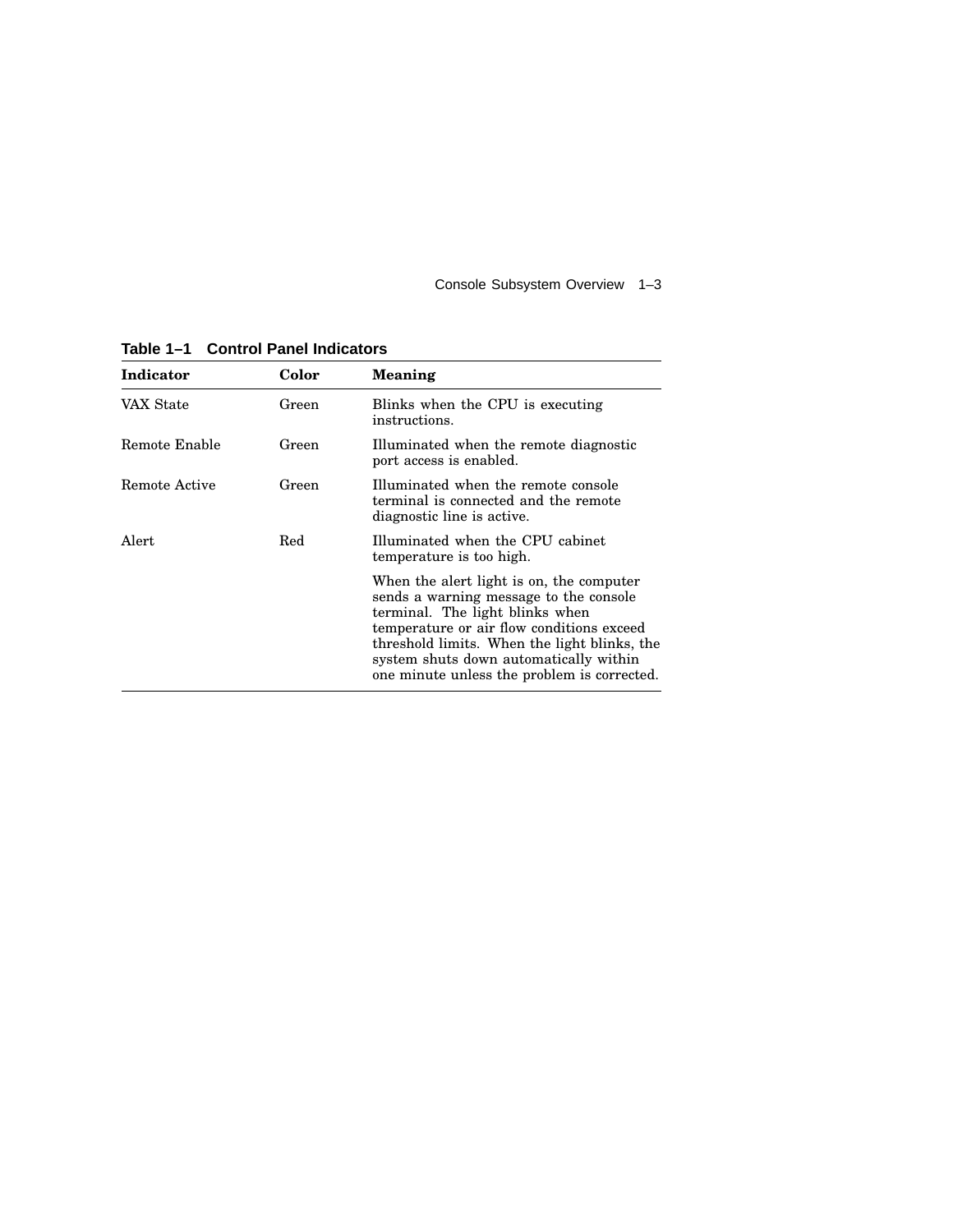1–4 Console Subsystem Overview

**Table 1–2 Terminal Control Switch Settings**

| Setting                         | <b>Meaning</b>                                                                                                                                                                                                                                                                                                 |
|---------------------------------|----------------------------------------------------------------------------------------------------------------------------------------------------------------------------------------------------------------------------------------------------------------------------------------------------------------|
| OFF                             | Power is turned off.                                                                                                                                                                                                                                                                                           |
| LOCAL                           | Enables the local console to run in either console mode or<br>program mode; the remote console is disabled. In program<br>mode, pressing Ctrl/P puts the console subsystem in<br>console mode.                                                                                                                 |
| <b>LOCAL DISABLE</b>            | Enables the local console to run in console mode; the<br>remote console is disabled. In program mode, pressing<br>Ctrl/P has no effect. The system ignores the setting of the<br>RESTART switch and attempts a RESTART/BOOT after a<br>shutdown, power failure, or error halt.                                 |
| <b>REMOTE</b>                   | Enables both the local and the remote console to run<br>in console or program mode. Pressing Ctrl/P at either<br>terminal puts the console subsystem in console mode. In<br>program mode, command lines typed at the local or the<br>remote terminal and the resulting output are echoed on<br>both terminals. |
| <b>REMOTE</b><br><b>DISABLE</b> | Enables the local console to run in console or program<br>mode; the remote console can be used as a user terminal.<br>Pressing Ctrl/P at the local console while in program mode<br>puts the console subsystem in console mode. Pressing<br>Ctrl/P at the remote console has no effect.                        |

| Table 1-3 Restart Switch Settings |  |  |  |
|-----------------------------------|--|--|--|
|-----------------------------------|--|--|--|

| <b>Setting</b>      | <b>System Action</b>                                                                                                                                                                                                            |
|---------------------|---------------------------------------------------------------------------------------------------------------------------------------------------------------------------------------------------------------------------------|
| <b>BOOT</b>         | Attempts to boot the system using the default boot<br>command procedure.                                                                                                                                                        |
| <b>RESTART/BOOT</b> | Attempts to restart the system by checking the restart<br>parameter block for valid data. If the restart parameter<br>block is invalid, attempts to boot the system using the<br>default boot command procedure.                |
| <b>HALT</b>         | Halts the system and displays the console-mode prompt<br>(>>>) at the console terminal.                                                                                                                                         |
| <b>RESTART/HALT</b> | Attempts to restart the system by checking the restart<br>parameter block for valid data. If the restart parameter<br>block is invalid, halts the system and displays the<br>console-mode prompt (>>>) at the console terminal. |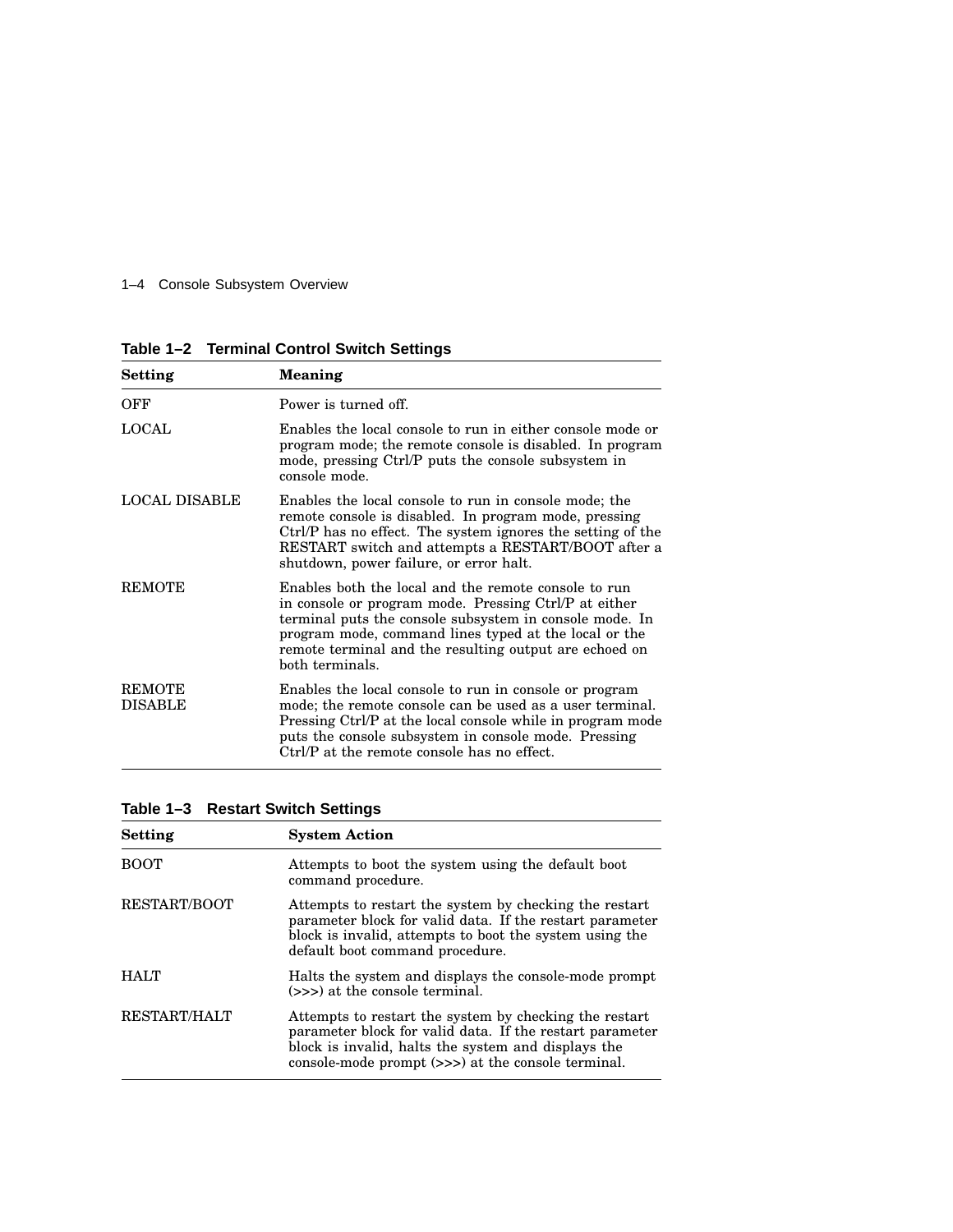Console Subsystem Overview 1–5

#### **NOTE**

#### **If the TERMINAL CONTROL switch is in the LOCAL DISABLE position, the system ignores the RESTART switch setting and assumes that it is in the RESTART/BOOT position.**

#### **1.4 Console Modes**

The console subsystem runs in two different modes, console mode and program mode.

#### **Console mode**

When the console subsystem is in console mode, the prompt  $\gg$  is displayed on the console terminal. In console mode, you can control and monitor system operations using console mode commands.

#### **Program mode**

When the console subsystem is in program mode, the OpenVMS operating system is running. In program mode, you can enter DCL commands, run programs, and receive system messages.

#### **1.5 Commonly Used Console Commands**

Table 1–4 describes the most commonly used console mode commands.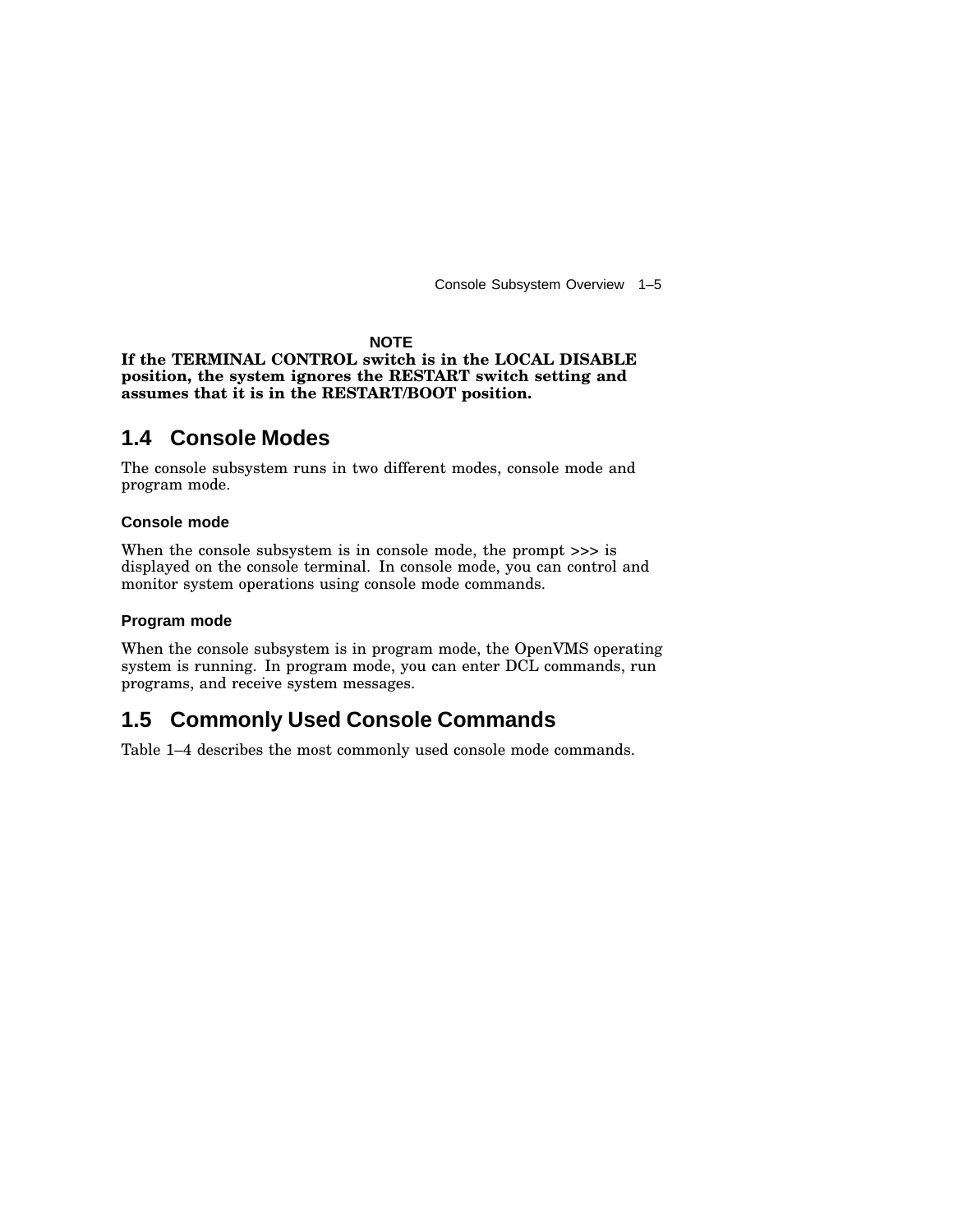#### 1–6 Console Subsystem Overview

**Table 1–4 Commonly Used Console Mode Commands**

| Command             | Definition                                                                                                                                                                                                                                                                           |
|---------------------|--------------------------------------------------------------------------------------------------------------------------------------------------------------------------------------------------------------------------------------------------------------------------------------|
| <b>BOOT</b>         | Executes a command procedure that loads a VAX software<br>program into memory. The command procedure transfers<br>control to the program and puts the console subsystem in<br>the program mode. During the installation procedure, use<br>the abbreviation, B, for the BOOT command. |
| <b>BOOT/NOSTART</b> | Stops the boot operation after the boot command<br>procedure executes. This command lets you deposit values<br>in registers before transferring control to the primary boot<br>program with the START command.                                                                       |
| <b>DEPOSIT</b>      | Puts a value in the specified register or memory location.<br>During the installation procedure, use the abbreviation,<br>D, for the DEPOSIT command.                                                                                                                                |
| <b>HALT</b>         | Stops the CPU.                                                                                                                                                                                                                                                                       |
| START nnnn          | Continues execution of the boot command procedure at<br>the specified address. Use this command in conjunction<br>with the BOOT/NOSTART command.                                                                                                                                     |

For more information on the console subsystem and command language, refer to the documents supplied with the system.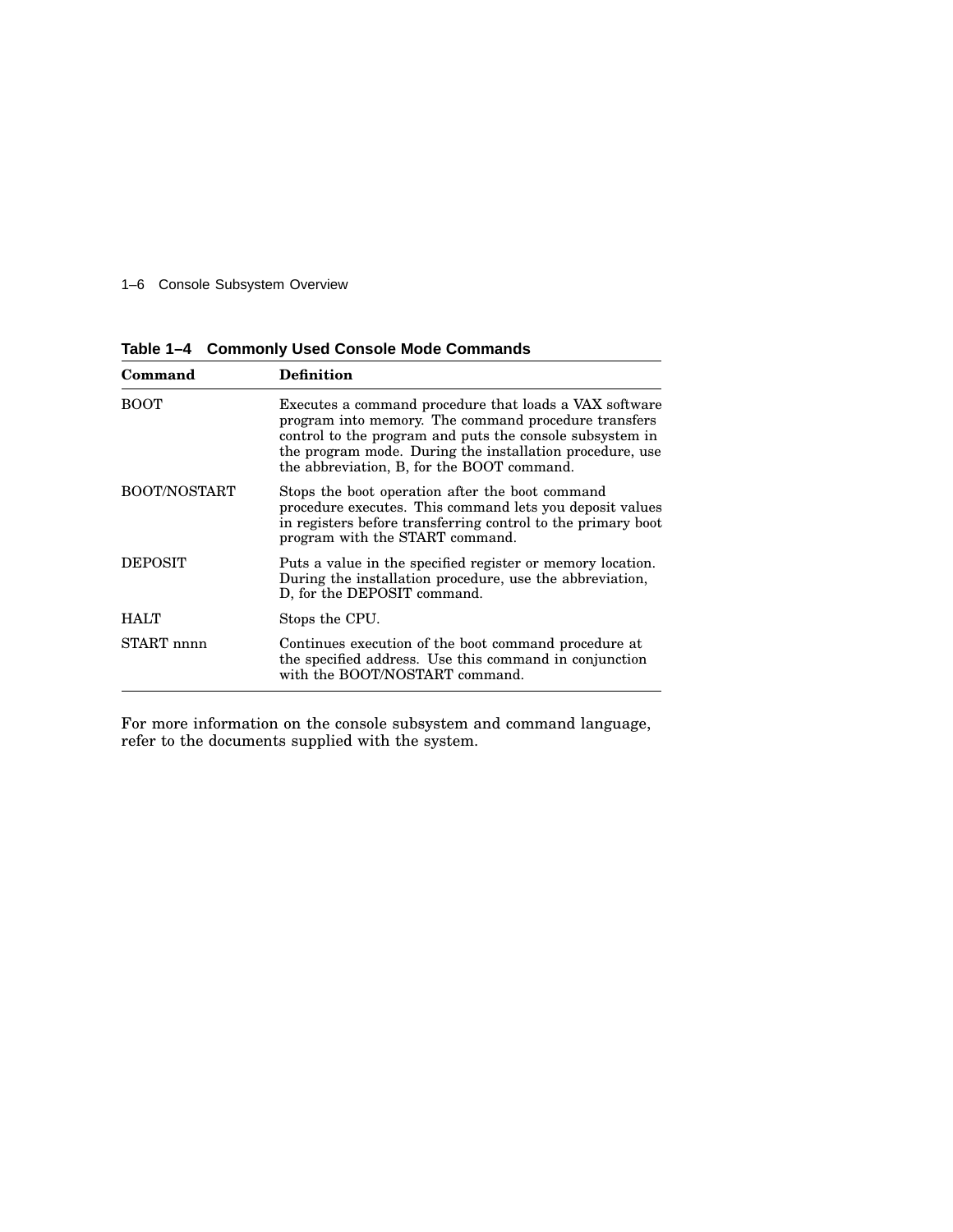# **2 System Shutdown Procedures**

## **2.1 Orderly Shutdown with SHUTDOWN.COM**

To use the SHUTDOWN command procedure, log in to the SYSTEM account, enter the following command, and press Return:

#### \$ @SYS\$SYSTEM:SHUTDOWN

To halt the system after the procedure completes, press Ctrl/P and enter the HALT command at the console-mode prompt (>>>).

#### **2.2 Emergency Shutdown with CRASH**

#### **NOTE**

#### **Use CRASH only if the system is hung and you cannot log into the SYSTEM account to use SHUTDOWN.COM or OPCCRASH.**

The CRASH command procedure is on the console RL02. CRASH causes the system to fail, resulting in immediate shutdown. To force your computer to fail with CRASH, do the following:

- 1. Make sure the console RL02 is in the console drive (CSA1) and the TERMINAL CONTROL switch is set to LOCAL.
- 2. Press Ctrl/P to obtain the console-mode prompt (>>>). Enter the HALT command and press Return.

>>> HALT

3. Enter the following command and press Return:

>>> @CRASH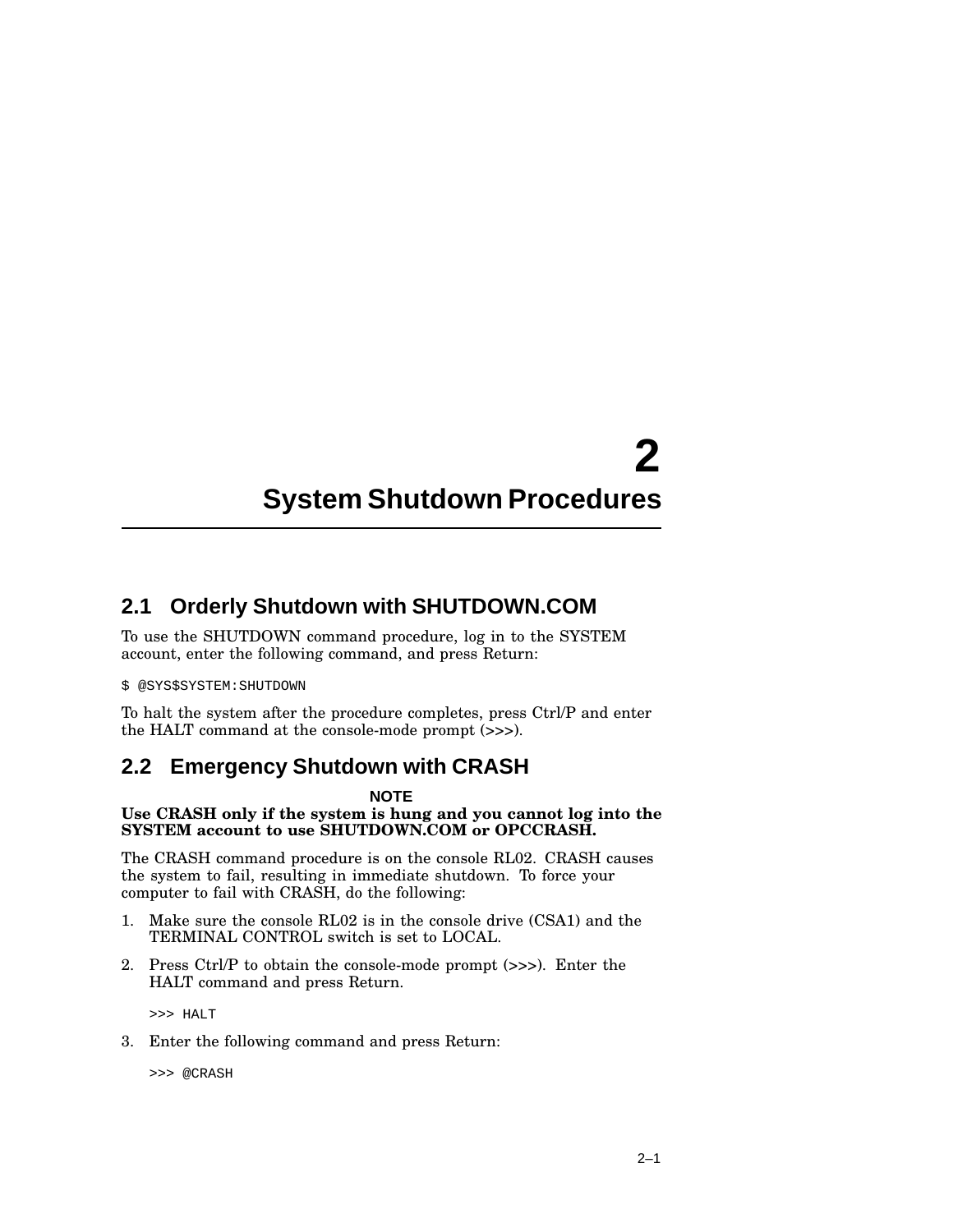#### 2–2 System Shutdown Procedures

- 4. CRASH displays a fatal bugcheck message as well as additional messages and information. The procedure examines the program counter (PC), the processor status longword (PSL), and the stack pointers. It then deposits values in the PC and PSL that cause an exception condition that sends the contents of memory to a dump file on the system disk. Later you can read the dump file to determine why the system did not respond.
- 5. After the CRASH executes, the system attempts to reboot if the RESTART switch is set to the RESTART/BOOT position and the SYSGEN parameter BUGREBOOT is set to 1. Otherwise, reboot the system manually by entering the BOOT command at the console-mode prompt (>>>). If you do not specify a boot name, the system uses DEFBOO.COM.
- 6. After the system reboots you can examine the dump file. To examine the dump file, log into the SYSTEM account. Enter the following commands and press Return after each one:

\$ ANALYZE/CRASH SYS\$SYSTEM:SYSDUMP.DMP SDA> SHOW CRASH

For more information about the System Dump Analyzer (SDA), see the *VMS System Dump Analyzer Utility Manual*.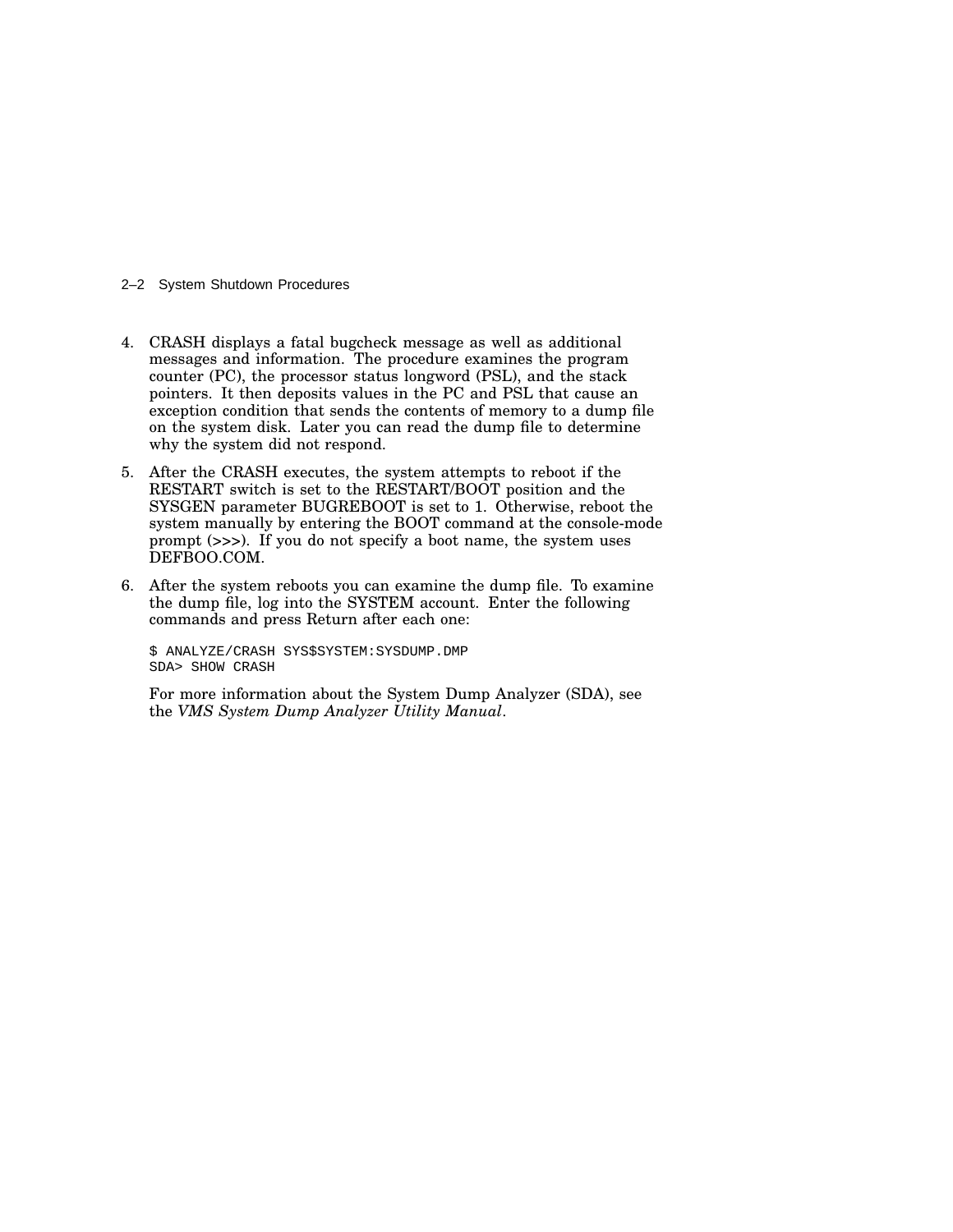#### **3.1 Introduction**

VAX 8600 systems use command procedures to boot the operating system. Boot command procedures:

- Set up the system environment
- Deposit values in registers
- Tell the system what type of drive the system disk is on as well as the controller designation and the unit number of the drive
- Load the operating system into memory
- Start the CPU

## **3.2 Boot Devices and Command Procedures**

The instructions for booting the system vary slightly for different types of drives. Therefore, there is a boot command procedure for each type of drive that the computer supports.

For example, you can boot an RA81 drive that has a unit number of 0 with the boot command procedure DU0BOO.COM (assuming the controller designation is A). If the drive has a unit number of 1, use the boot command procedure DU1BOO.COM. Use CIBOO.COM to boot from a system disk on an HSC drive.

All boot command procedures are located on the console RL02. The console RL02 must be in the console disk drive (CSA1) whenever you boot the system.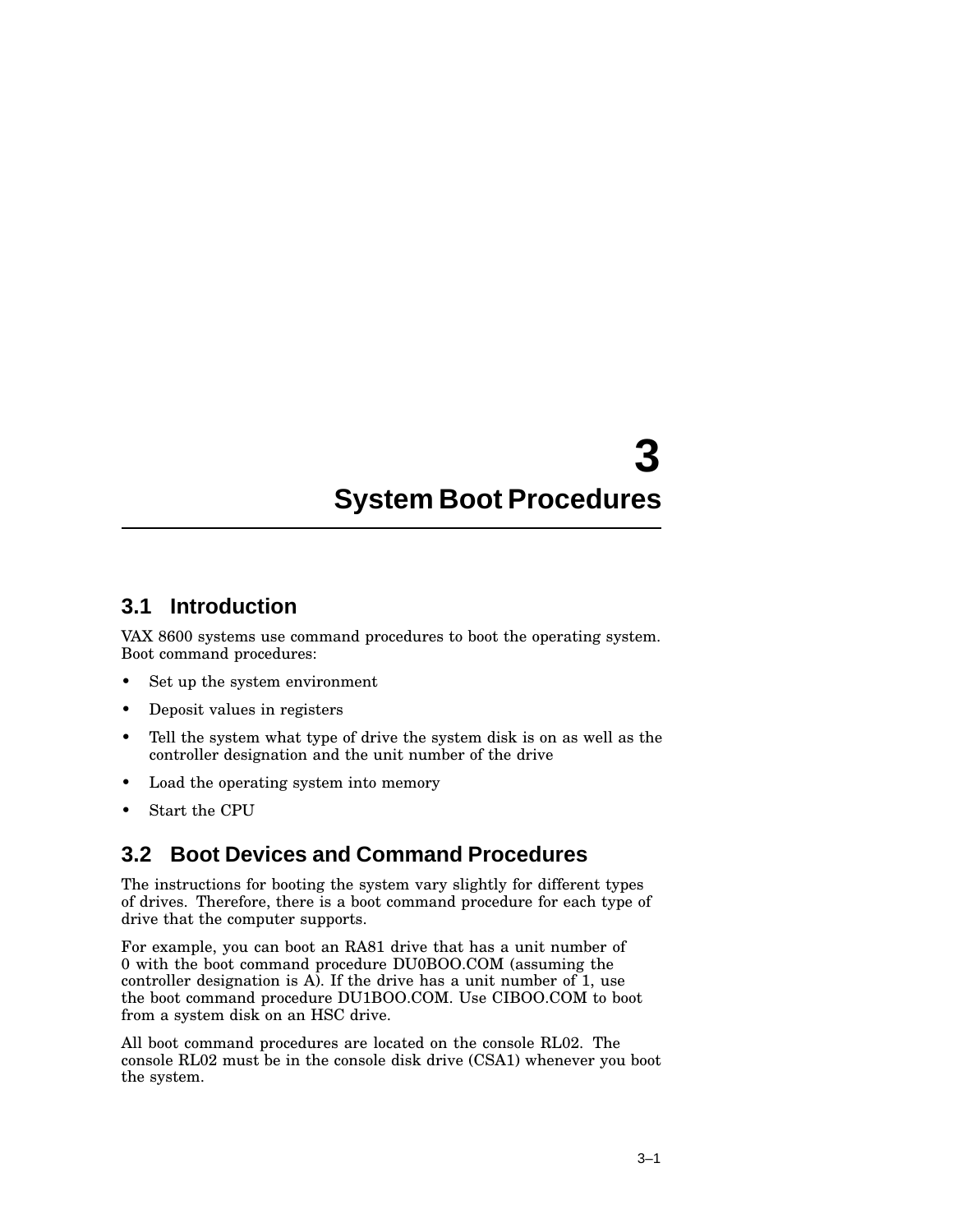3–2 System Boot Procedures

**NOTE**

**If you plan to boot from a UDA50 supported device, keep the following restrictions in mind when you configure the system:**

- **• Each UNIBUS up to (but not including) the one that supports the system disk must have exactly one UDA50. Each UNIBUS from the system disk upwards can have up to the legally allowable number of UDA50s.**
- **• You can boot only from the first UDA50 on a UNIBUS (that is, the one with the fixed CSR and vector).**

#### **3.3 Booting from a Local Drive**

Follow these steps to boot the system from a local drive:

- 1. Make sure the console RL02 is in the console disk drive (CSA1) and the TERMINAL CONTROL switch is set to LOCAL.
- 2. If the OpenVMS operating system is not running, go to step 3.

If the OpenVMS operating system is running, log into the SYSTEM account. Enter the following command and press Return:

\$ @SYS\$SYSTEM:SHUTDOWN

The system displays a series of questions, which you should answer to complete the shutdown. When the procedure asks if an automatic system reboot should be performed, press Return for NO. When the procedure, is finished, it displays the following message:

SYSTEM SHUTDOWN COMPLETE -- USE CONSOLE TO HALT SYSTEM

3. Press Ctrl/P. At the prompt, enter the HALT command and press Return:

>>> HALT

4. Enter the BOOT command followed by the boot name of the drive that holds the system disk. The format for a boot name is as follows:

ddu

where:

- dd is the device code (with some drives, the device code is different when it is part of a boot name). Table 3–1 lists the device codes to use in boot names.
- *u* is the unit number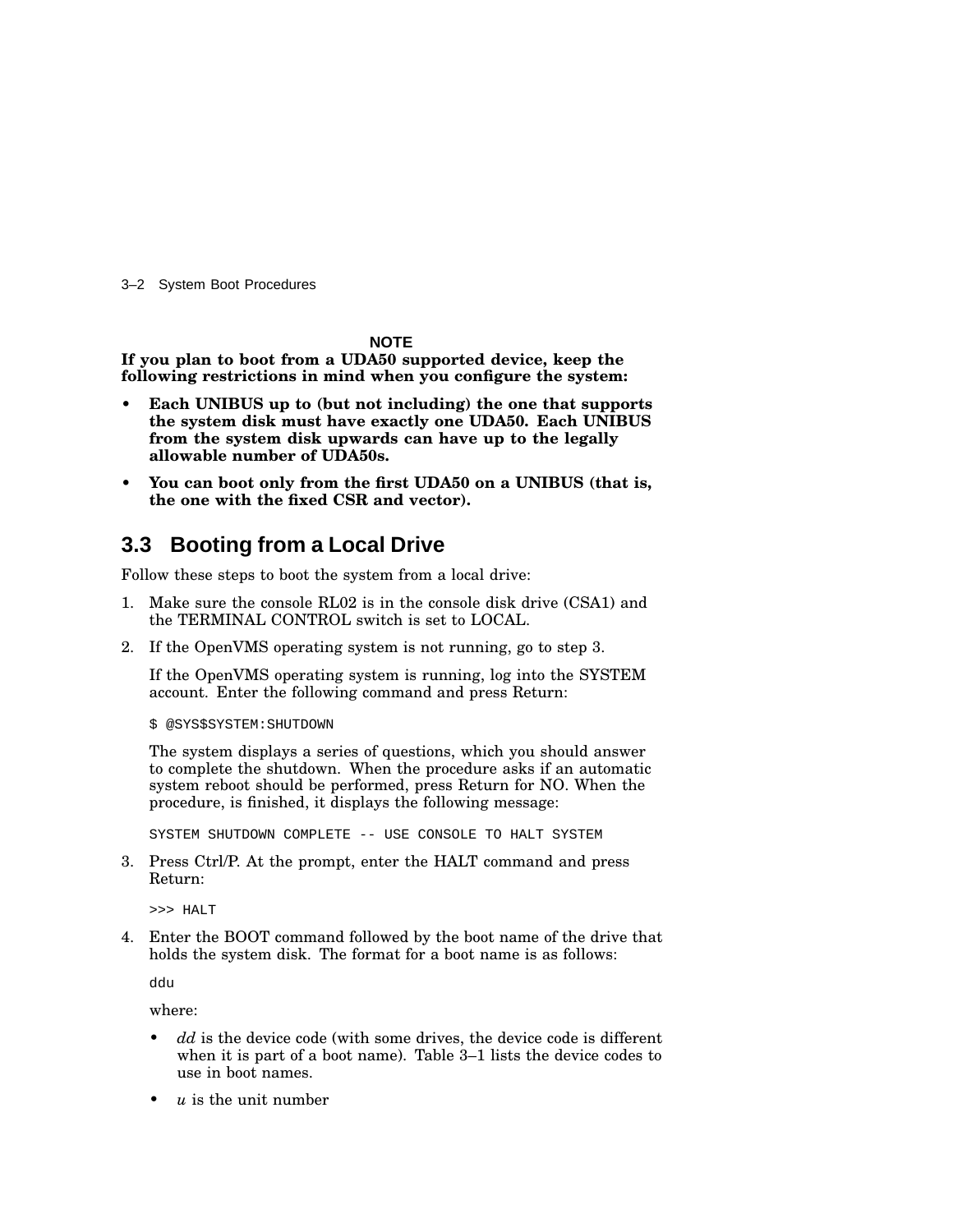For example, to boot from an RA80 disk drive (device code DU) which has a unit number of 0, enter the following command:

>>> B DU0

**Table 3–1 Disk Device Codes**

| Code | Drive $Type(s)$                        |
|------|----------------------------------------|
| DB   | RM03, RM05, RM80, RP05, RP06, and RP07 |
| DM   | RK07                                   |
| DU   | RA60, RA80, RA81, and RA82             |

You also can set up default boot command procedures so that the system automatically boots from a particular drive. To create default boot command procedures, see Section 3.5.

## **3.4 Booting from an HSC Drive**

To boot from a system disk on an HSC drive, use the following procedure. Note that all numeric entries are made in hexadecimal notation.

- 1. Make sure the console RL02 is in the console drive (CSA1) and the TERMINAL CONTROL switch is set to LOCAL.
- 2. If the OpenVMS operating system is not running, go to step 3.

If the OpenVMS operating system is running, log into the SYSTEM account. Enter the following command and press Return:

\$ @SYS\$SYSTEM:SHUTDOWN

The system displays a series of questions, which you should answer to complete the shutdown. When the procedure asks if an automatic system reboot should be performed, press Return for NO. When the procedure is finished, it displays the following message:

SYSTEM SHUTDOWN COMPLETE -- USE CONSOLE TO HALT SYSTEM

3. Press Ctrl/P. At the prompt, enter the HALT command and press Return:

>>> HALT

4. Enter the following command and press Return:

>>> SET QUIET OFF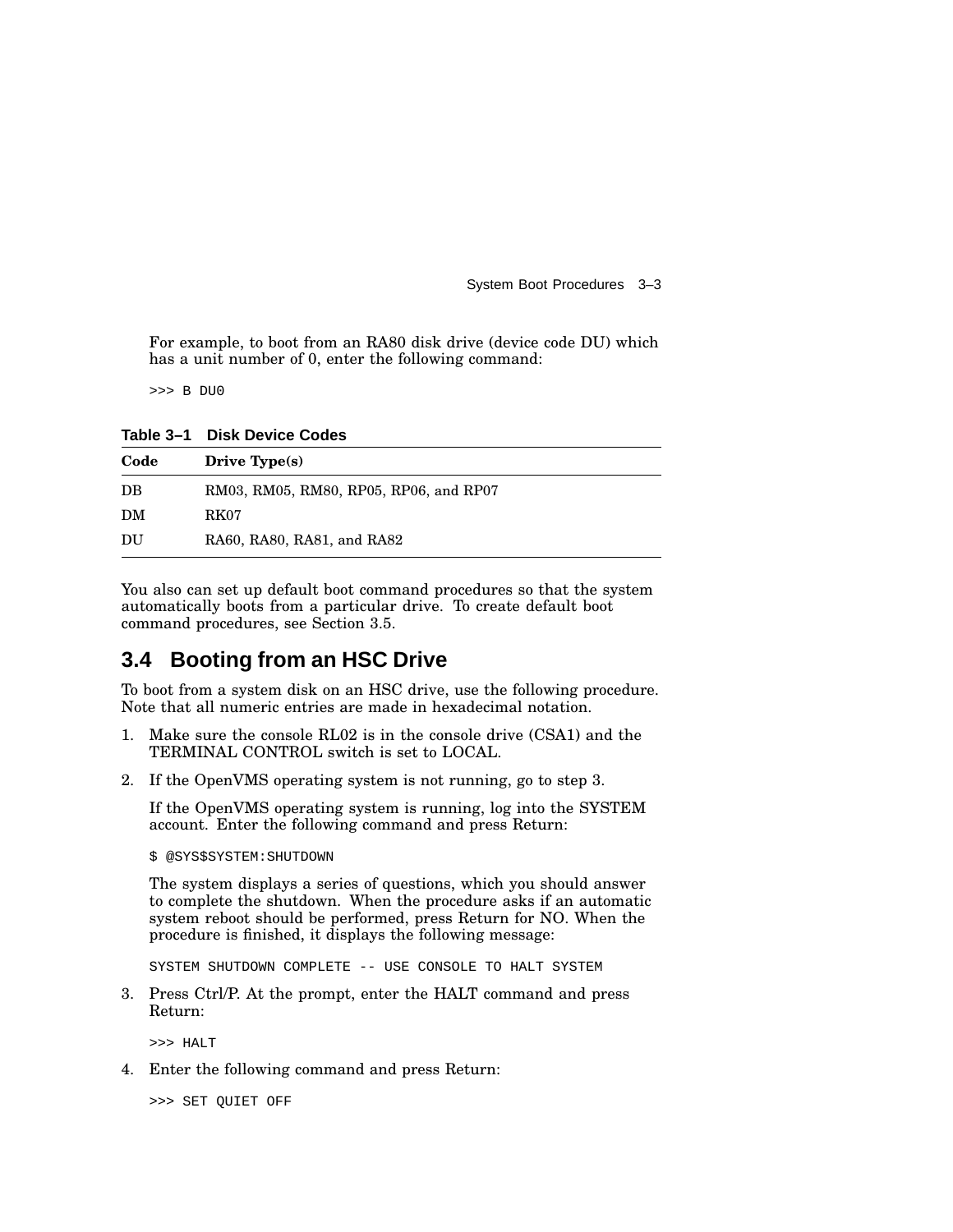3–4 System Boot Procedures

This command lets you see the lines of the boot command procedure as they execute.

5. Enter the following command and press Return:

>>> BOOT/NOSTART CIBOO.COM

CIBOO executes and deposits values in the computer registers.

6. After CIBOO finishes, look at the DEPOSIT commands that it executed. You might need to change the values in some of the registers to fit your configuration.

If the HSC node number of your computer is not the value that CIBOO deposited, you need to change the value in register 2 (R2) using the following format:

>>> D R2 node-number

For example, if the HSC is node number 12 (hexadecimal C), enter the following command and press Return:

>>> D R2 C

#### **NOTE**

**If the drive holding the system disk is accessible to two HSCs, deposit both node numbers. Put the greater number in digits 3 and 2. Put the lesser number in digits 1 and 0. For example, if one HSC is node number 18 (hexadecimal 12) and the other is node number 10 (hexadecimal A), enter the following command and press Return:**

>>> D R2 120A

7. If the unit number of the drive holding the system disk is not the value that CIBOO deposited, you need to change the value in register 3 (R3) using the following format:

>>> D R3 unit-number

For example, if the drive holding the system disk is unit number 21 (hexadecimal 15), enter the following command and press Return:

>>> D R3 15

8. After you deposit the proper values, look for the value displayed by the EXAMINE SP command when CIBOO executed. The console display should look similar to the following: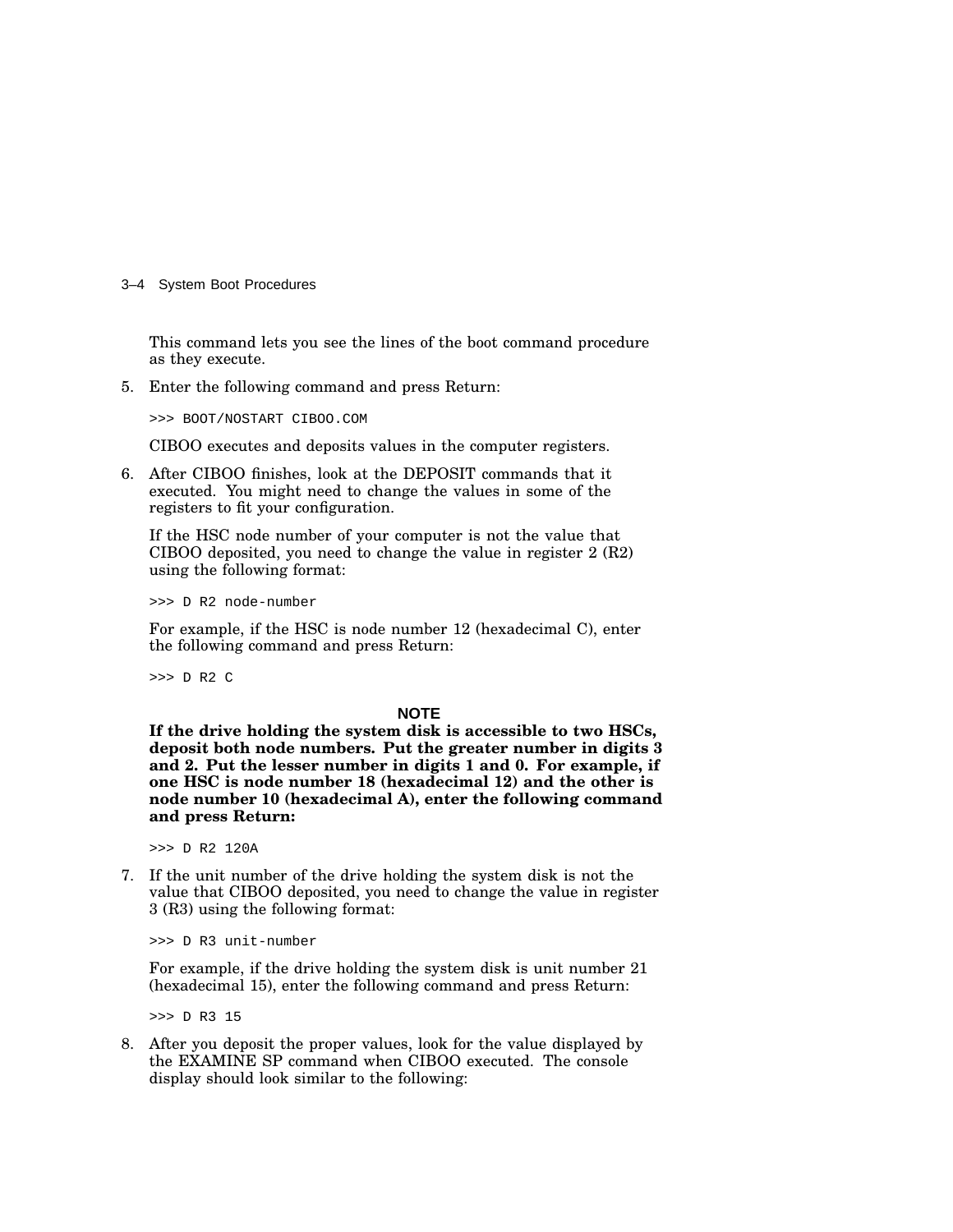```
>>> FIND/MEMORY
>>> EXAMINE SP
       G 0E 00000200
>>> LOAD/START:@ VMB
>>> START @
```
9. Enter the START command in the following format:

>>> START xxx

where *xxx* is the value displayed in response to the EXAMINE SP command when CIBOO executed.

For example, suppose your console display was the same as the one in step e. Enter the following command and press Return:

>>> START 200

You also can set up default boot command procedures so that the system automatically boots from a particular drive. By creating default boot command procedures, you avoid correcting information that CIBOO deposits each time you boot. For more information, see Section 3.5.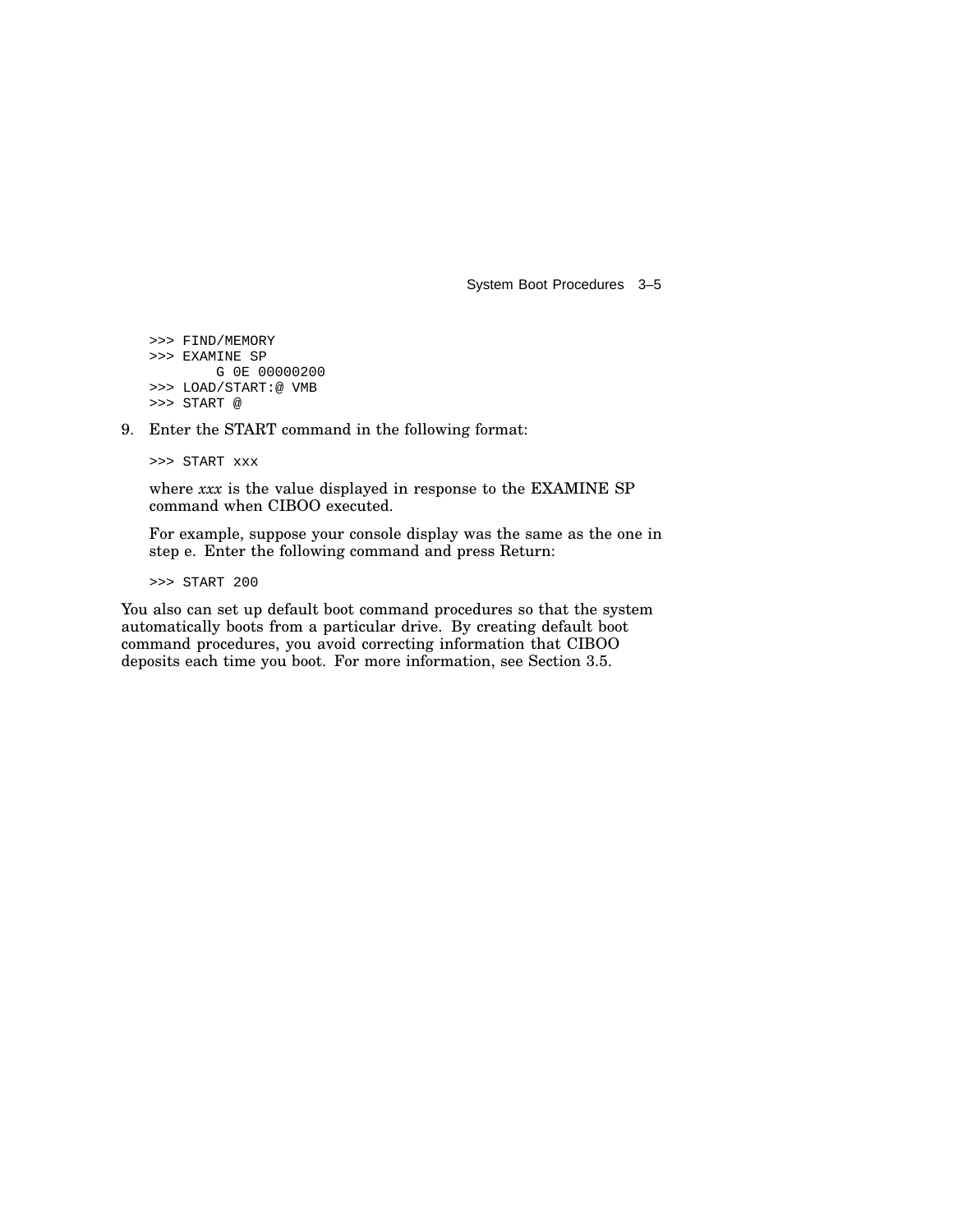3–6 System Boot Procedures

#### **3.5 Creating Default Boot Command Procedures**

To boot the system, you can enter the BOOT command and specify the boot name for a particular drive. You also can create default boot command procedures that boot the system automatically. There are two default boot command procedures: DEFBOO.COM and DEFGEN.COM.

DEFBOO.COM is the nonstop boot procedure. When you boot with DEFBOO.COM, you have no control over the system until the boot process has finished. Use DEFGEN.COM, the conversational boot procedure, when you want to interrupt the boot process and change system parameters.

DEFGEN.COM and DEFBOO.COM do not exist on the console RL02. However, Digital provides boot command procedures that you can edit and rename using the following procedure.

#### **NOTE**

#### **This procedure assumes that the OpenVMS operating system is running and you are logged into the SYSTEM account.**

- 1. Make sure the console RL02 is in the console disk drive (CSA1) and the TERMINAL CONTROL switch is set to LOCAL.
- 2. To connect the console drive to the system, enter the following commands and press Return after each one:

\$ RUN SYS\$SYSTEM:SYSGEN SYSGEN> CONNECT CONSOLE SYSGEN> EXIT

3. Use the Exchange Utility to display a list of boot command procedures on the console RL02. Boot command procedures are the files that start with either CI or D and have a file type of COM. Enter the following command and press Return:

\$ EXCHANGE DIRECTORY CSA1:CI\*.COM,D\*.COM

The Exchange Utility displays a list of boot command procedures. For example:

DUABOO.COM DUAGEN.COM CIBOO.COM CIGEN.COM . .

.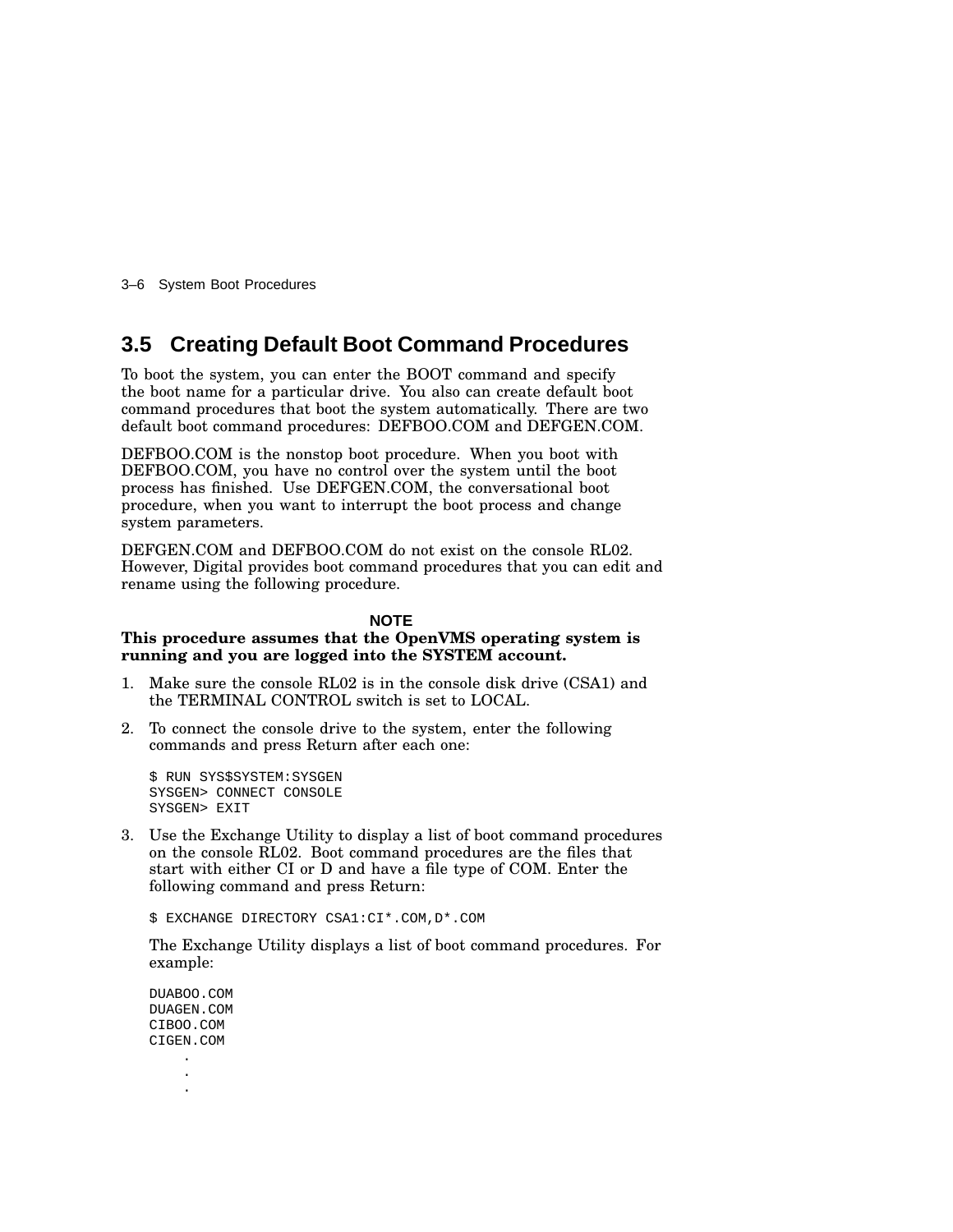4. If the system disk is on an HSC drive, copy and edit CIBOO.COM and CIGEN.COM.

If the system disk is on a local drive, look for the files whose first two letters match the device code of the drive holding the system disk. For example, if the system disk is on an RA82 drive, find the file names that begin with DU (DU is the device code for an RA82 disk drive).

If the third character in the file name is a number, it stands for the unit number of a drive with a controller designation of A. For example, DU1BOO.COM boots an RA82 disk drive with a controller designation of A and a unit number of 1.

If the third character in the file name is a letter, it stands for the controller designation. There is no corresponding unit number. For example, DUCBOO.COM boots an RA82 disk drive with a controller designation of C.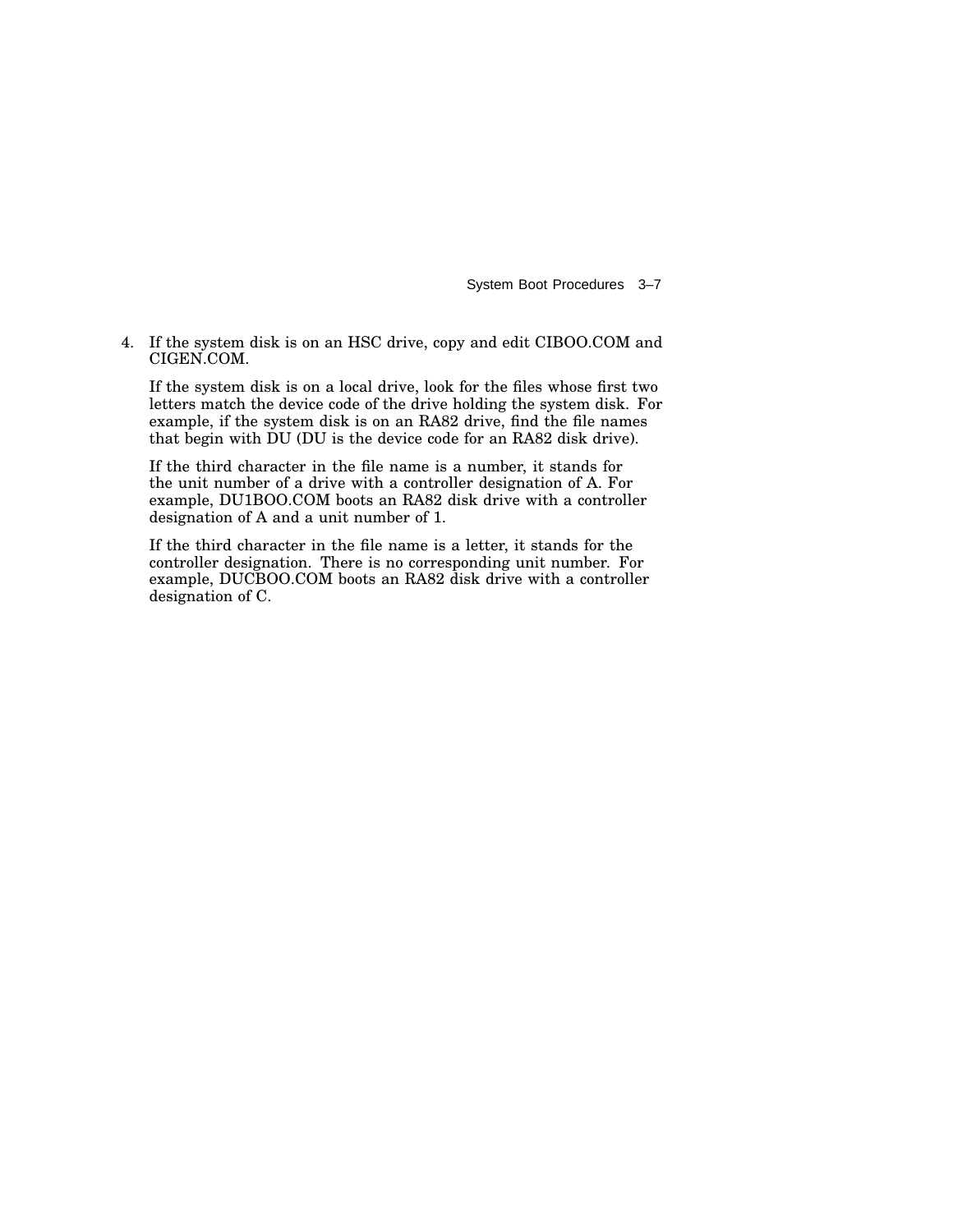3–8 System Boot Procedures

5. Use the Exchange Utility to copy the appropriate files from the console RL02 to your current directory on the system disk. Enter the COPY command in the following format:

\$ EXCHANGE COPY CSA1:filename.COM \*

Substitute the name of the boot command procedure for *filename*. For example, to make a copy of CIBOO.COM and CIGEN.COM, enter the following commands and press Return after each one:

\$ EXCHANGE COPY CSA1:CIBOO.COM \* \$ EXCHANGE COPY CSA1:CIGEN.COM \*

6. If the third character of the file name is a number, go to step 7.

If the file name starts with CI or if the third character of the file name is a letter, edit the file as follows:

a. Make sure the file contains a command that deposits the unit number of the drive holding the system disk in register 3 (R3). Use hexadecimal notation and make sure the command line is not commented out. For example, suppose the system disk is on an RP07 disk drive with a controller designation of C and a unit number of 3. After you copy DBCBOO.COM and DBCGEN.COM, make sure both files contain the following line:

DEPOSIT R3 00000003 !DISK DRIVE UNIT NUMBER

Suppose the system disk is on an HSC-based RA60 disk drive with a unit number of 2. After you copy CIBOO.COM and CIGEN.COM, make sure both files contain the following line:

DEPOSIT R3 00000002 !DISK DRIVE UNIT NUMBER

b. If you copied CIBOO.COM and CIGEN.COM, make sure both files contain a command that deposits the HSC node number in register 2 (R2). Make sure the command line is not commented out. Use the following format:

DEPOSIT R2 node-number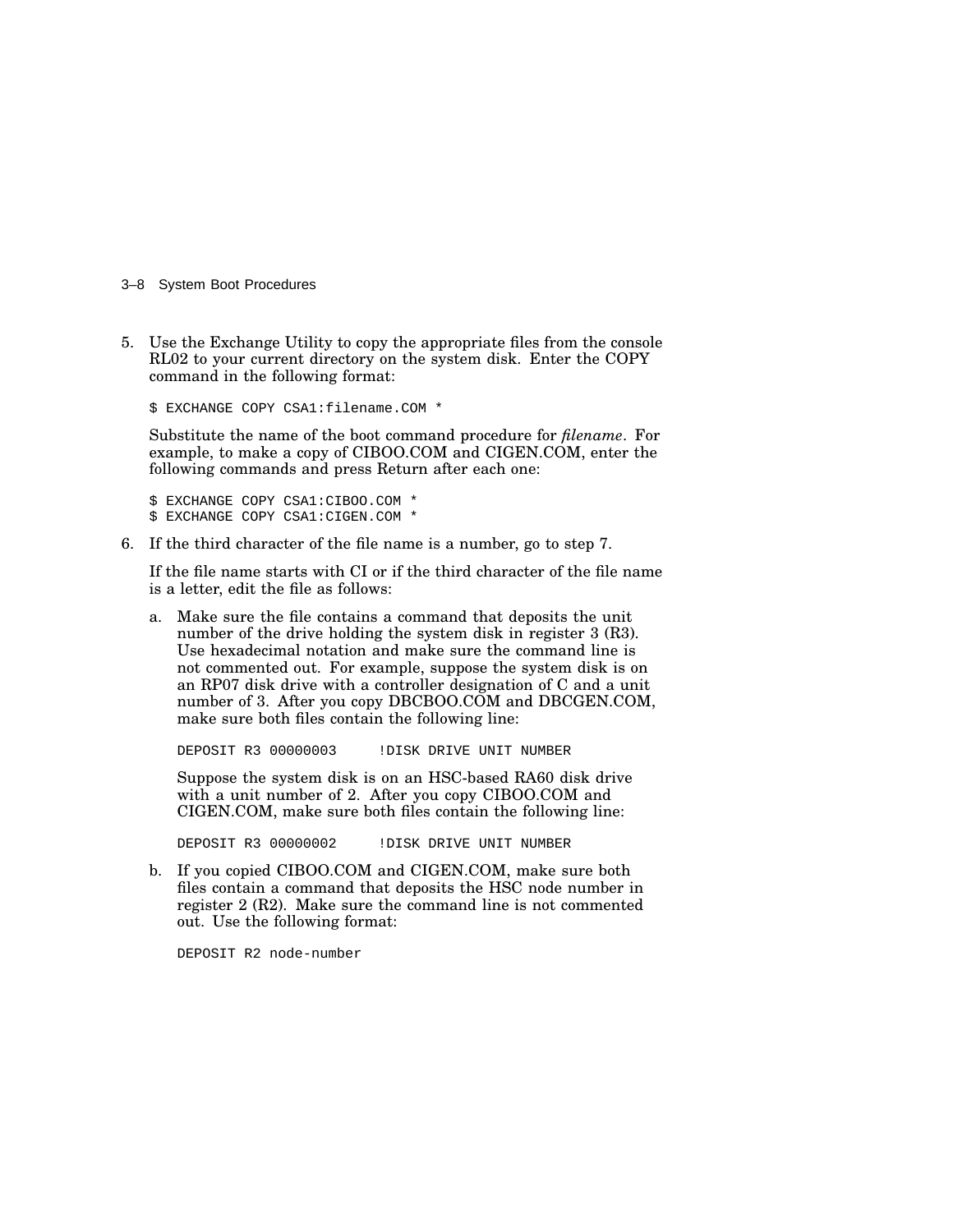Substitute a hexadecimal value between 0 and F for *node-number*. For example, if the HSC is node number 12 (hexadecimal C), add the following command:

DEPOSIT R2 C

#### **NOTE**

**If the drive holding the system disk is attached to two HSC controllers, deposit both node numbers in register 2 (R2). Put the greater number in hexadecimal digits 3 and 2. Put the smaller number in digits 1 and 0. For example, if one HSC is node number 18 (hexadecimal 12) and the other is node number 10 (hexadecimal A), use the following command:**

DEPOSIT R2 120A

7. Rename the files. Enter the RENAME command in the following format:

\$ RENAME filename.COM DEFBOO.COM \$ RENAME filename.COM DEFGEN.COM

Substitute the file name of the boot command procedure for *filename*. For example, to rename CIBOO.COM and CIGEN.COM, enter the following commands and press Return after each one:

\$ RENAME CIBOO.COM DEFBOO.COM \$ RENAME CIGEN.COM DEFGEN.COM

8. Use the Exchange Utility to copy DEFBOO.COM and DEFGEN.COM to the console RL02. Enter the following commands and press Return after each one:

\$ EXCHANGE COPY DEFBOO.COM CSA1:\* \$ EXCHANGE COPY DEFGEN.COM CSA1:\*

9. When you are finished, enter the following command and press Return:

\$ DISMOUNT CSA1

10. To secure the console RL02 from unauthorized access, you must enter the following command and press Return:

\$ MOUNT/FOREIGN/SYSTEM/NOWRITE/NOASSIST CSA1:

Now you can use DEFBOO.COM and DEFGEN.COM to boot the OpenVMS operating system, as described in the following sections.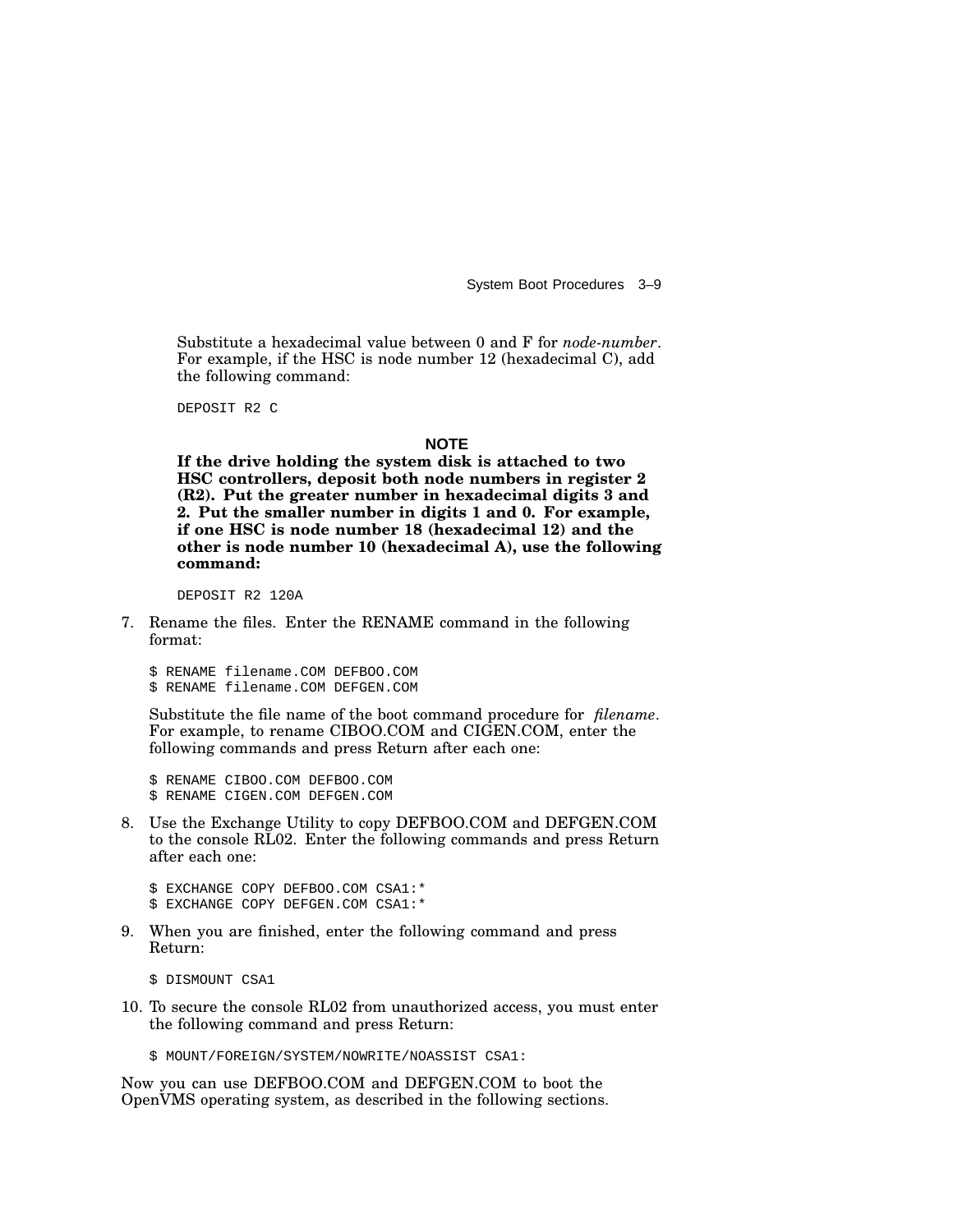3–10 System Boot Procedures

#### **3.6 Booting with DEFBOO.COM**

You can cause the system to boot using DEFBOO.COM when you do any of the following:

- Set the RESTART switch to RESTART/BOOT or BOOT. Use the TERMINAL CONTROL switch to turn on system power. The system uses DEFBOO.COM to boot automatically.
- Set the RESTART switch to RESTART/BOOT or BOOT. Execute the SHUTDOWN command procedure and specify the auto reboot option. The system uses DEFBOO.COM to reboot automatically.
- Set the RESTART switch to RESTART/BOOT or BOOT. If the system shuts down because of a bugcheck, the system uses DEFBOO.COM to reboot automatically.
- Enter the following command and press Return:

>>> B

The system boots using DEFBOO.COM.

The system sometimes uses DEFBOO.COM when a power failure occurs. If a power failure occurs when the RESTART switch is set to RESTART/BOOT or BOOT and the contents of memory are lost, the system executes DEFBOO.COM when it regains power.

If the battery backup unit saves the contents of memory, the system restarts execution where it was interrupted by the power failure.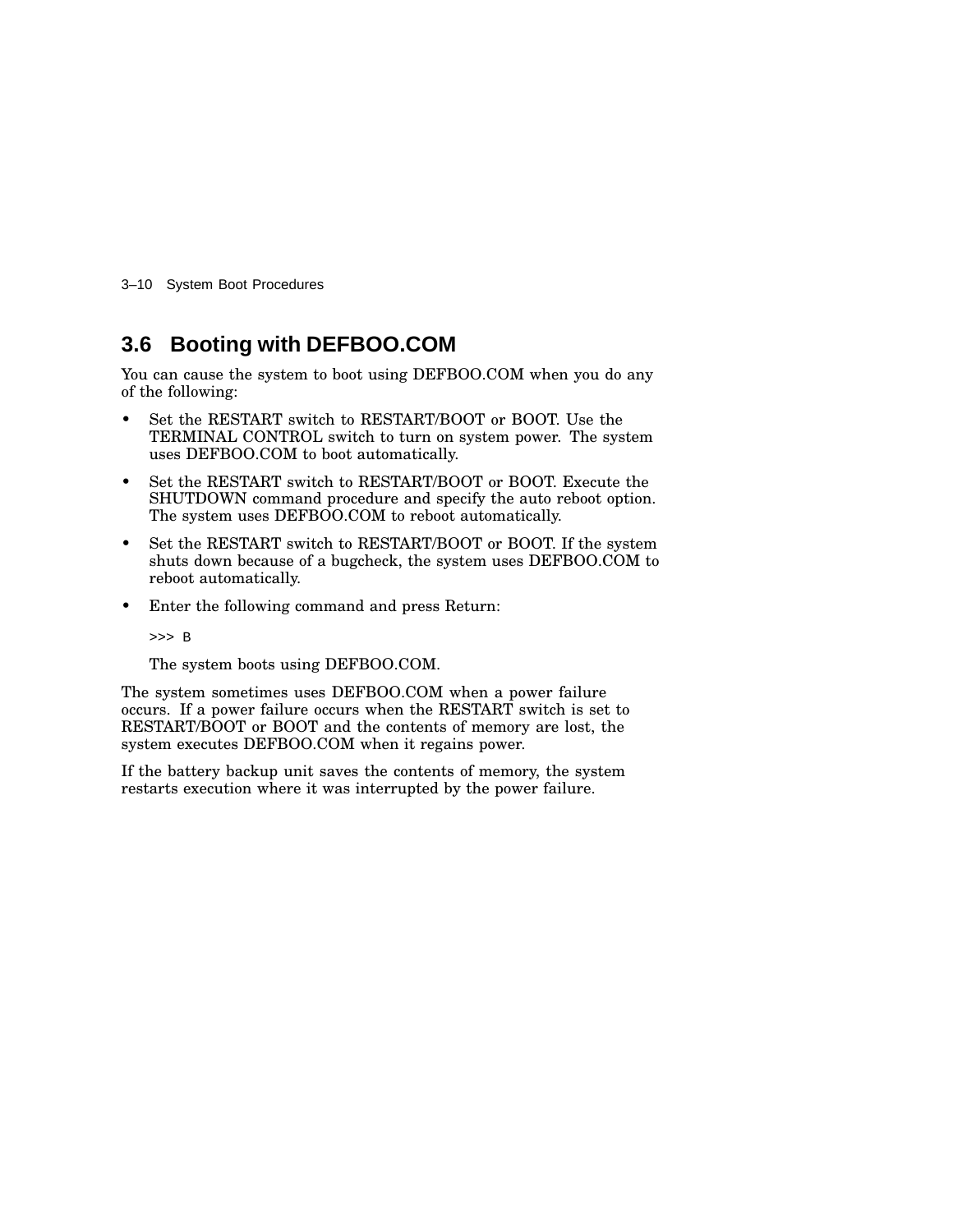### **3.7 Conversational Boot (DEFGEN.COM)**

A conversational boot is most commonly used in research and development environments and during software upgrades. Perform a conversational boot to stop the boot process before it completes. The boot process stops after it loads SYS\$SYSTEM:SYSBOOT.EXE and displays the SYSBOOT> prompt. At the SYSBOOT> prompt, you can enter certain SYSGEN commands to do the following:

- Look at system parameter values
- Change system parameter values
- Specify another parameter file
- Specify another system startup command procedure
- Select the default system parameter file if you modified system parameters to values that render the system unbootable
- Specify a minimum startup

There are several ways to perform a conversational boot. The following procedure is the most direct:

- 1. Make sure the console RL02 is in the console disk drive and the TERMINAL CONTROL switch is set to LOCAL.
- 2. If the OpenVMS operating system is not running, go to step 3.

If the OpenVMS operating system is running, log into the SYSTEM account. Enter the following command and press Return:

\$ @SYS\$SYSTEM:SHUTDOWN

The system displays a series of questions, which you should answer to complete the shutdown. When the procedure asks if an automatic system reboot should be performed, press Return for NO. When the procedure is finished, it displays the following message:

SYSTEM SHUTDOWN COMPLETE - USE CONSOLE TO HALT SYSTEM

3. Press Ctrl/P. At the prompt, enter the HALT command and press Return:

>>> HALT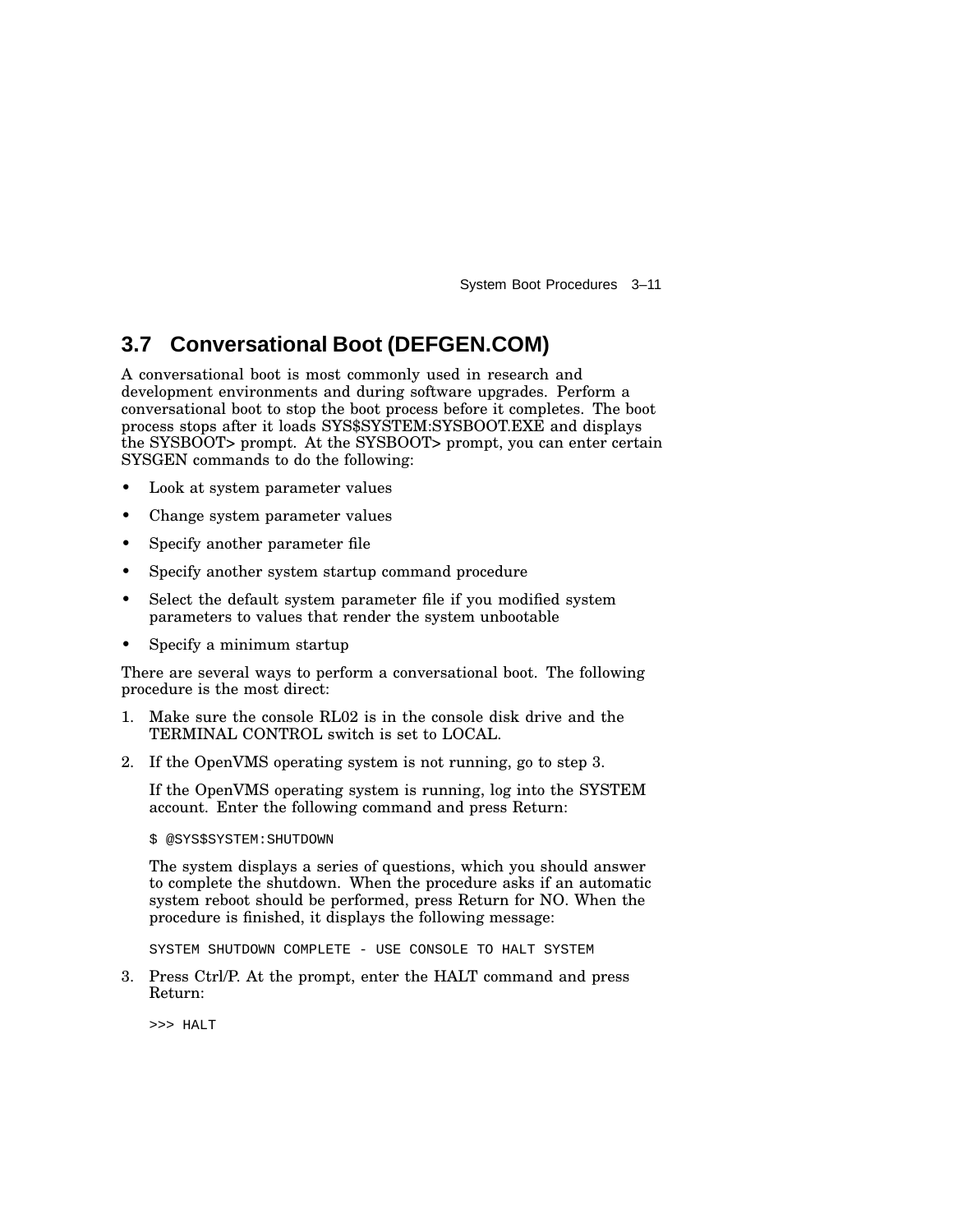#### 3–12 System Boot Procedures

4. To begin the conversational boot, enter the following command and press Return:

>>> @DEFGEN.COM

- 5. At the SYSBOOT> prompt, you can enter any of the SYSGEN commands listed in Table 3–2. For more information about these SYSGEN commands, see the *VMS System Generation Utility Manual*.
- 6. When you finish using the SYSGEN commands, enter the CONTINUE command to complete the boot process.

| Command               | <b>Description</b>                                                                                                                                                                      |
|-----------------------|-----------------------------------------------------------------------------------------------------------------------------------------------------------------------------------------|
| <b>CONTINUE</b>       | Resumes the boot procedure.                                                                                                                                                             |
| <b>DISABLE CHECKS</b> | Inhibits checking of parameter values specified with<br>the SET command.                                                                                                                |
| <b>ENABLE CHECKS</b>  | Permits checking of parameter values specified with<br>the SET command.                                                                                                                 |
| <b>HELP</b>           | Displays a summary of the SYSBOOT commands on<br>the terminal screen.                                                                                                                   |
| SET parameter-name    | Establishes the value of a system parameter.                                                                                                                                            |
| <b>SET/STARTUP</b>    | Sets the name of the system startup command<br>procedure.                                                                                                                               |
| SHOW [parameter]      | Displays active, current, default, maximum, and<br>minimum values for specific parameters. Use<br>qualifiers to display characteristics of parameters<br>grouped by categories.         |
| USE [file-spec]       | Specifies a parameter file to be used as a source of<br>values (you must enter the entire file specification,<br>including device and directory; you cannot specify a<br>logical name). |

**Table 3–2 SYSGEN Commands Used in SYSBOOT**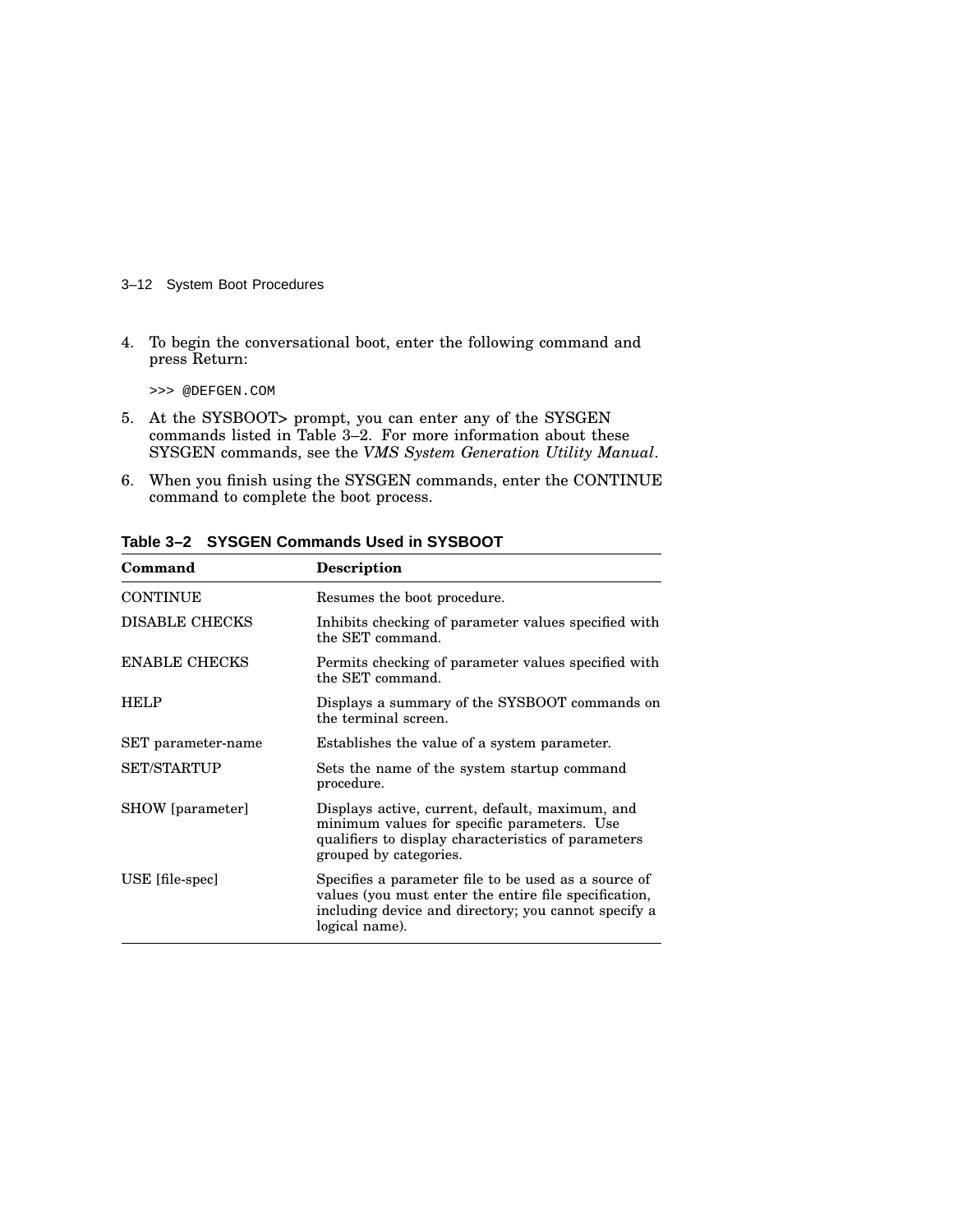The following examples illustrate some operations you may perform during a conversational boot.

You can enter the following commands to set the SYSGEN parameter WSMAX to 512 and complete the boot process:

```
SYSBOOT> SET WSMAX 512
SYSBOOT> CONTINUE
```
When the OpenVMS operating system displays the following message, the new SYSGEN parameter value becomes active.

SYSTEM job terminated at 19-JUN-1990 15:05:11.01

If you modified the system parameters to values that render the system unbootable, enter the following commands to boot using default parameter values:

SYSBOOT> USE DEFAULT SYSBOOT> CONTINUE

You also can use the conversational boot to specify a minimum startup. For example, if you want to boot your system and avoid autoconfiguring all your peripheral devices, enter the following command:

SYSBOOT> SET STARTUP\_P1 "MIN"

This command initiates a minimum startup that performs the following sequence of operations:

- 1. Starts the processes that control error logging, the job controller, and the operator's log
- 2. Installs known images
- 3. Defines the number of interactive users as 8
- 4. Logs off

Because this procedure does not invoke SYSTARTUP\_V5.COM, it does not autoconfigure the system's peripheral devices.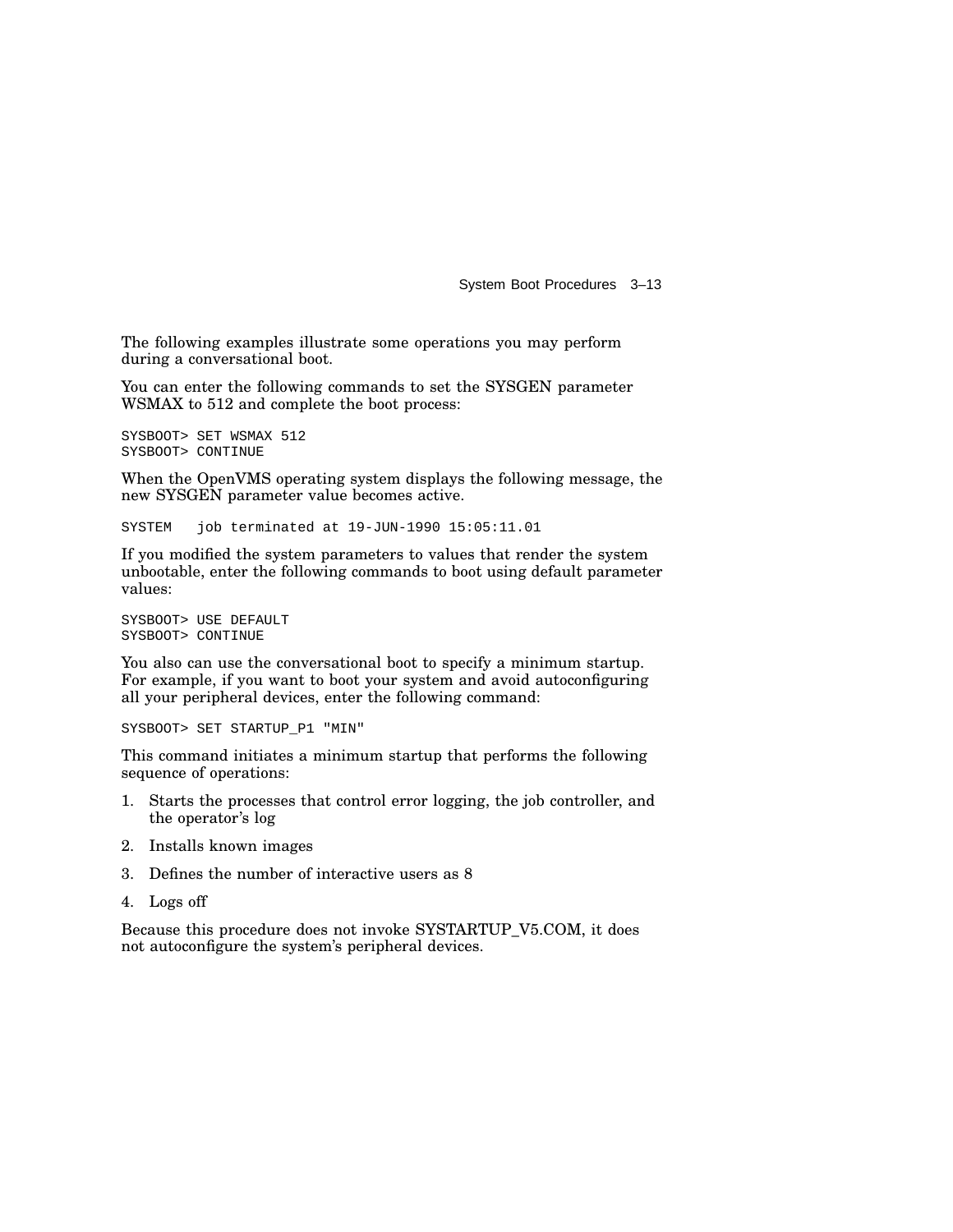3–14 System Boot Procedures

The values of STARTUP\_P1 is saved and affects future boot operations. After the operating system boots, you can run SYSGEN to reset STARTUP\_P1. For example, enter the following commands to reset STARTUP\_P1 to its default value (null):

```
$ RUN SYS$SYSTEM:SYSGEN
SYSGEN> USE CURRENT
SYSGEN> SET STARTUP_P1 ""
SYSGEN> WRITE CURRENT
SYSGEN> EXIT
$
```
## **3.8 Booting from a Different Directory on the System Disk**

The OpenVMS operating system is installed on the system disk in the system root directory named [SYS0]. You can use VMSKITBLD, described in the *Guide to Setting Up a VMS System*, to add a copy of the OpenVMS operating system to another system root directory on the system disk.

To boot the system from a directory other than [SYS0], create a command procedure named SYnBOO.COM, where *n* stands for the name of the other root directory on the system disk. Follow these steps to create a SYnBOO.COM:

- 1. Make sure that the console RL02 is in the console drive (CSA1) and the TERMINAL CONTROL switch is set to LOCAL.
- 2. To connect the console drive, enter the following commands and press Return after each one:

```
$ RUN SYS$SYSTEM:SYSGEN
SYSGEN> CONNECT CONSOLE
SYSGEN> EXIT
```
3. Use the Exchange Utility to copy the DEFBOO.COM command procedure from the console RL02 to your current directory on the system disk. Enter the following command and press Return:

\$ EXCHANGE COPY CSA1:DEFBOO.COM \*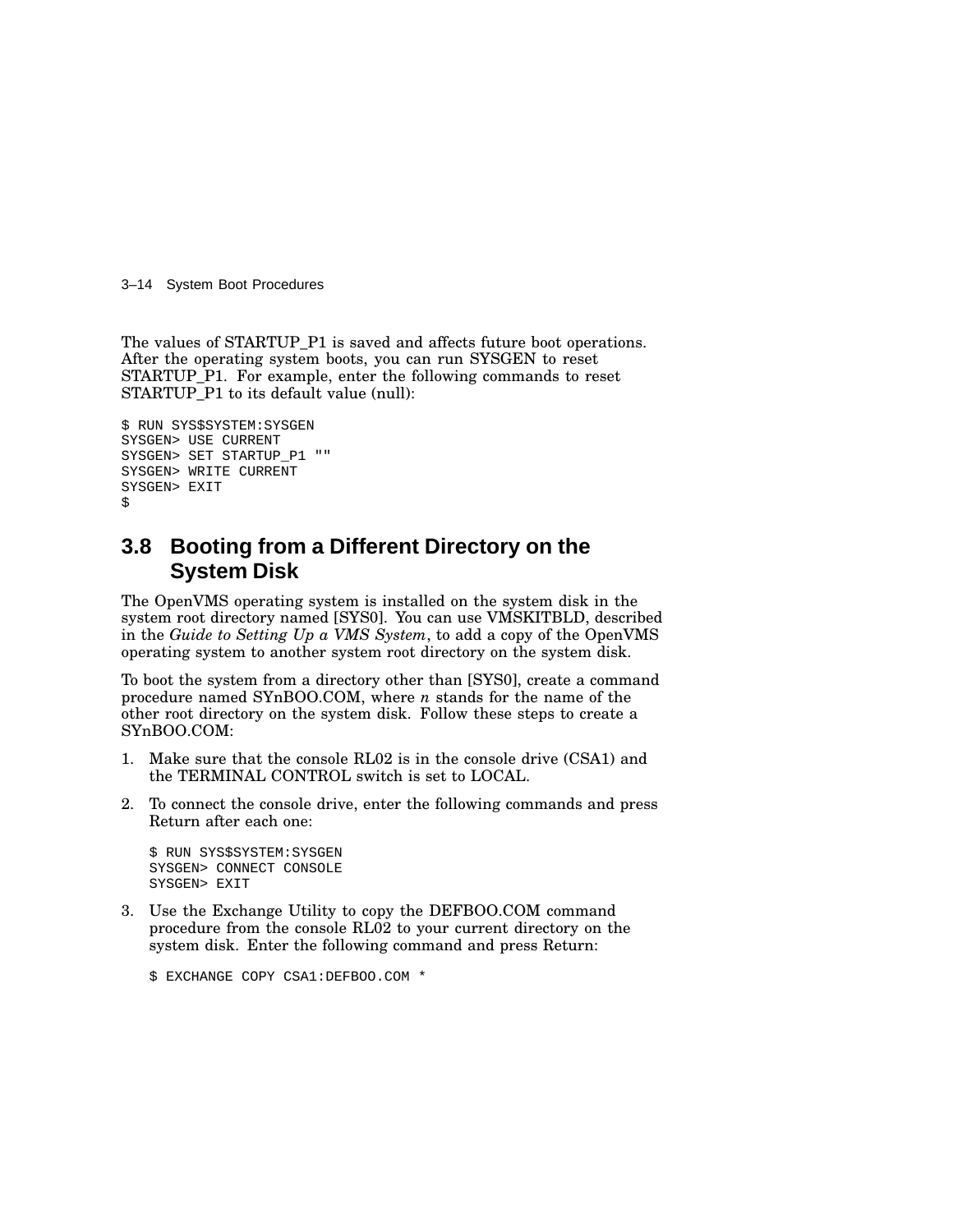4. Edit DEFBOO.COM. Change the command line that deposits a value into register 5 (R5). This line contains the comment *! Use R5 for optional boot control flags [SYSB.]*. The value is a hexadecimal number with 8 bits. For example:

DEPOSIT R5 B0000000 ! Use R5 for optional boot control flags ! [SYSB.]

Change the leftmost digit of the value to reflect the name of the root directory from which you want to boot. For example if you want to boot from the directory named [SYSC], change the line as follows:

DEPOSIT R5 C0000000 ! Designated root is SYSC

5. Rename DEFBOO.COM to SYnBOO.COM, where *n* stands for the name of the other system root directory. Use the following format:

\$ RENAME DEFBOO.COM SYnBOO.COM

For example, if the directory is named [SYSC], enter the following command and press Return:

\$ RENAME DEFBOO.COM SYCBOO.COM

6. Use the Exchange Utility to copy the SYnBOO.COM to the console RL02. Use the following format:

\$ EXCHANGE COPY SYnBOO.COM CSA1:SYnBOO.COM

For example, if the directory is named [SYSC], enter the following command and press Return:

\$ EXCHANGE COPY SYCBOO.COM CSA1:SYCBOO.COM

7. When you are finished, enter the following command and press Return:

\$ DISMOUNT CSA1

8. To secure the console RL02 from unauthorized access, you must enter the following command and press Return:

\$ MOUNT/FOREIGN/SYSTEM/NOWRITE/NOASSIST CSA1: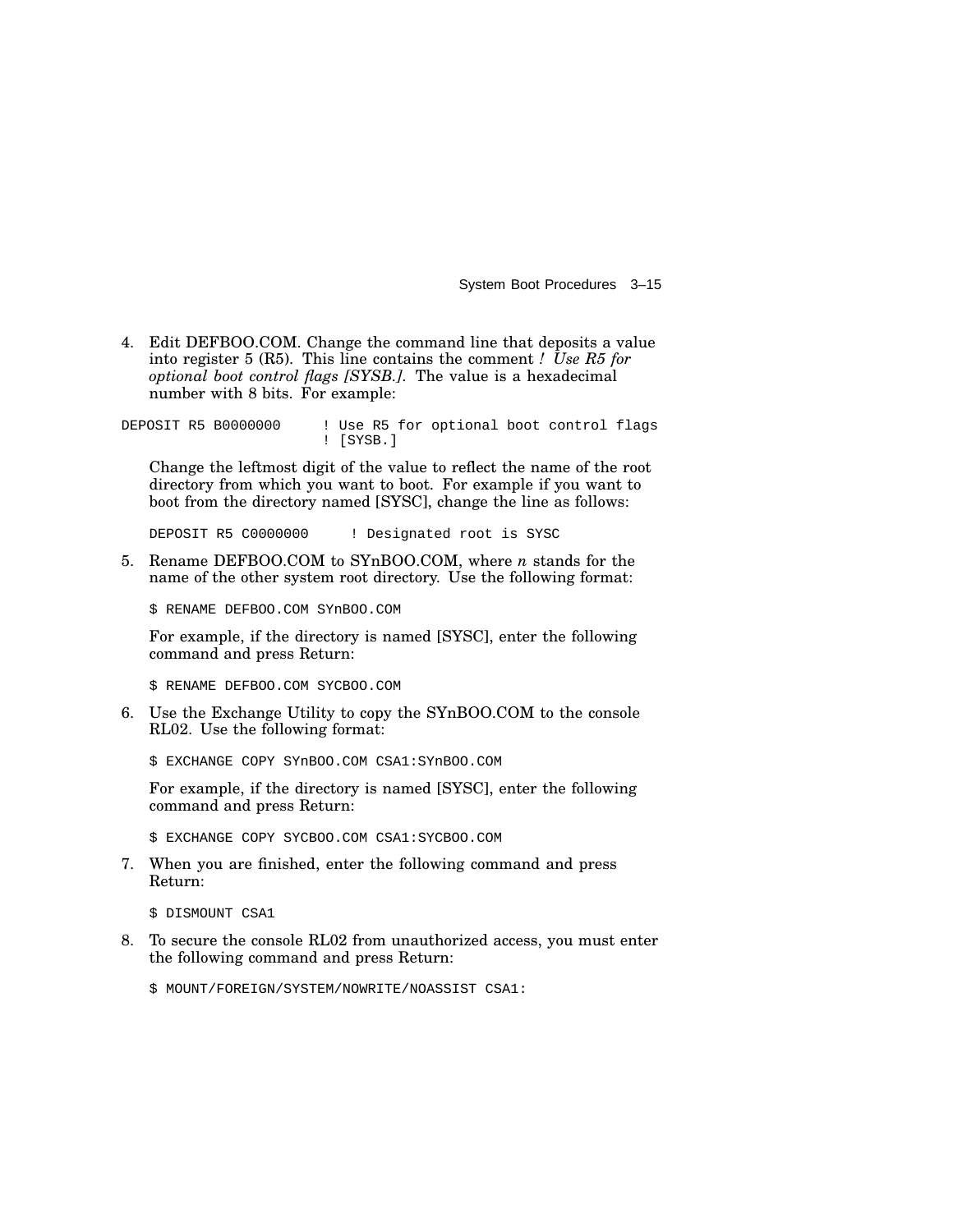3–16 System Boot Procedures

To boot from a different directory on the system disk, use the following procedure:

- 1. Make sure the console RL02 is in the console drive (CSA1) and the TERMINAL CONTROL switch is set to LOCAL.
- 2. If the OpenVMS operating system is not running, go to step 3.

If the OpenVMS operating system is running, log into the SYSTEM account. Enter the following command and press Return:

\$ @SYS\$SYSTEM:SHUTDOWN

The system displays a series of questions, which you should answer to complete the shutdown. When the procedure asks if an automatic system reboot should be performed, press Return for NO. When the procedure is finished, it displays the following message:

SYSTEM SHUTDOWN COMPLETE - USE CONSOLE TO HALT SYSTEM

3. Press Ctrl/P. At the console-mode prompt (>>>), enter the HALT command and press Return:

>>> HALT

4. Boot from the other root directory using the command procedure you created. For example, to boot from [SYSC], enter the following command and press Return:

>>> B SYC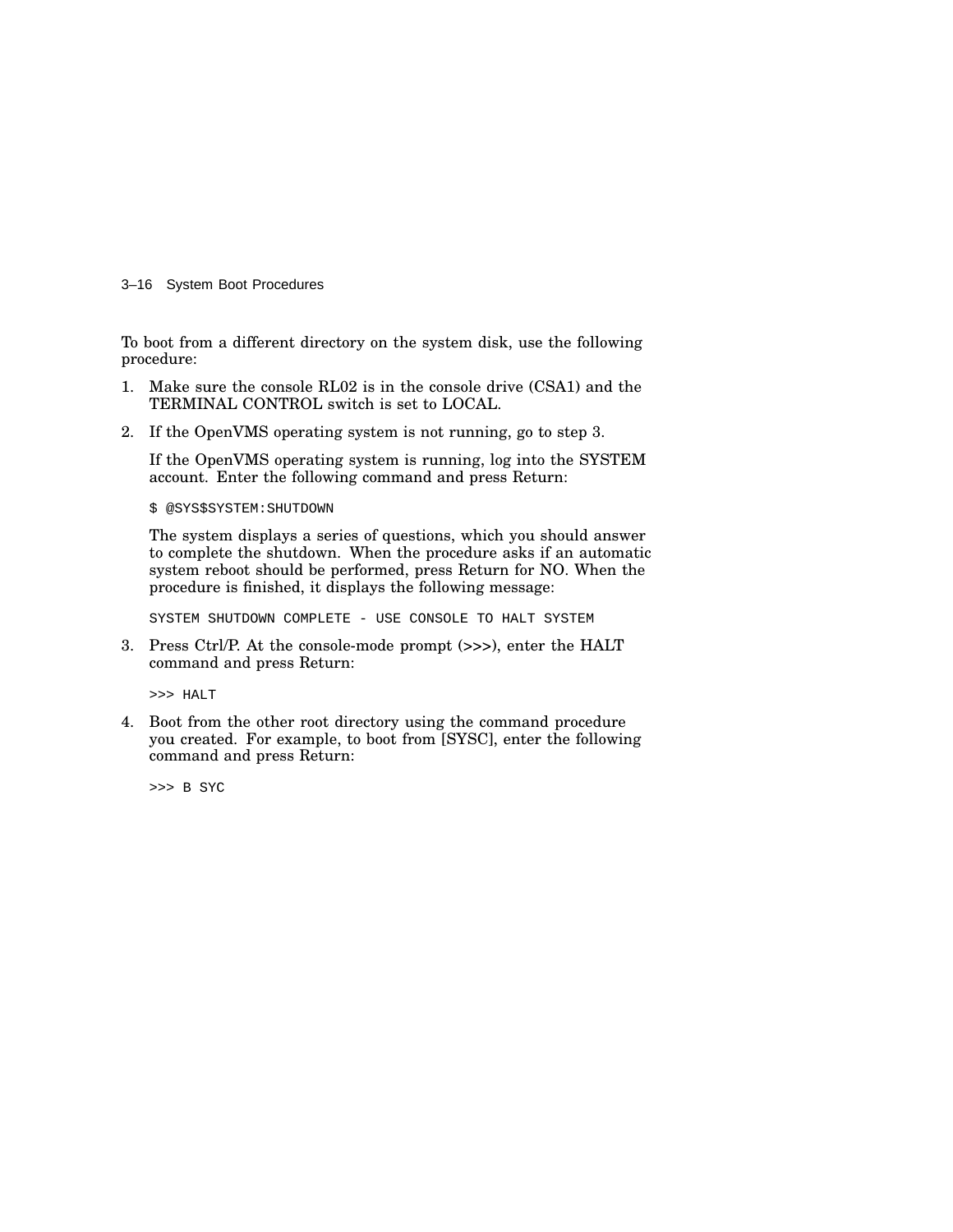## **3.9 Booting from [SYSF] During an Upgrade**

To boot from [SYSF], create a command procedure named SYFBOO.COM.

To create SYFBOO.COM, use the following procedure:

- 1. Make sure that the console RL02 is in the console drive. Make sure the TERMINAL CONTROL switch is set to LOCAL.
- 2. Log in to the SYSTEM account.
- 3. To connect the console drive, enter the following commands and press Return after each one:

\$ RUN SYS\$SYSTEM:SYSGEN SYSGEN> CONNECT CONSOLE SYSGEN> EXIT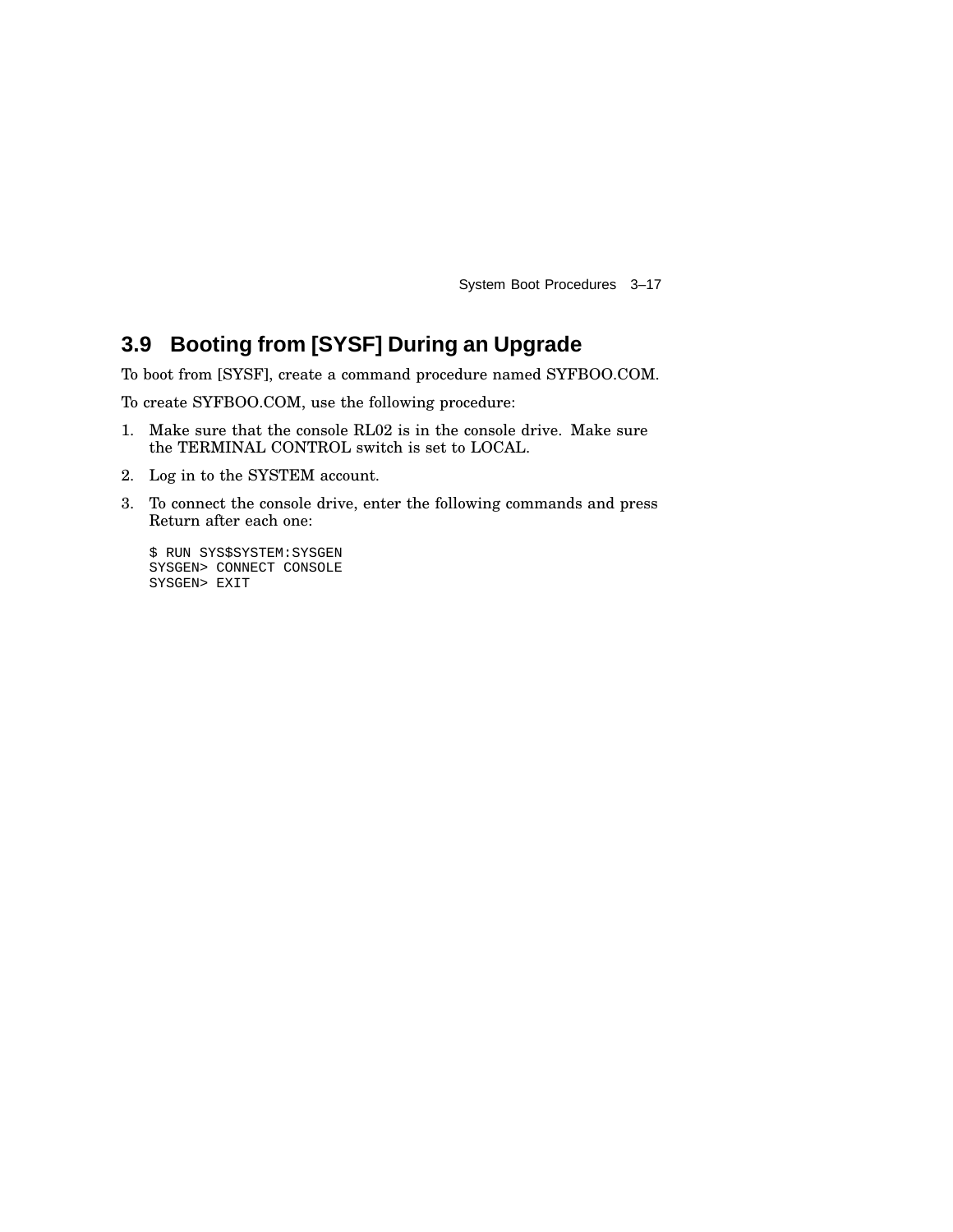3–18 System Boot Procedures

4. Use the Exchange Utility to copy DEFBOO.COM from the console media to your current directory on the system disk as follows:

\$ EXCHANGE COPY CSA1:DEFBOO.COM \*

5. Edit DEFBOO.COM. Change the line that deposits a value in register 5 (R5). This line contains the comment *!Use R5 for optional boot control flags [SYSB.]*. The value is a hexadecimal number with eight digits. For example:

DEPOSIT R5 10000000 !Use R5 for optional boot control flags [SYSB.]

Change the leftmost digit of the value to reflect the name of the root directory from which you want to boot. For example, to boot from [SYSF], change the line as follows:

DEPOSIT R5 F0000000 !Use R5 for optional boot control flags [SYSB.]

6. Rename DEFBOO.COM to SYFBOO.COM, as follows:

\$ RENAME DEFBOO.COM SYFBOO.COM

7. Use the Exchange Utility to copy SYFBOO.COM to the console media. Enter a command similar to the following:

\$ EXCHANGE COPY SYFBOO.COM CSA1:SYFBOO.COM

8. When you are finished, enter a command similar to the following and press Return:

\$ DISMOUNT CSA1

9. To secure the console media from unauthorized access, you must enter a command similar to the following and press Return:

\$ MOUNT/FOREIGN/SYSTEM/NOWRITE/NOASSIST CSA1

To boot from [SYSF] during an upgrade, use the following procedure:

- 1. Make sure the console RL02 is in the console drive. Make sure the TERMINAL CONTROL switch is set to LOCAL.
- 2. Press Ctrl/P and enter the HALT command at the console-mode prompt (>>>):

>>> HALT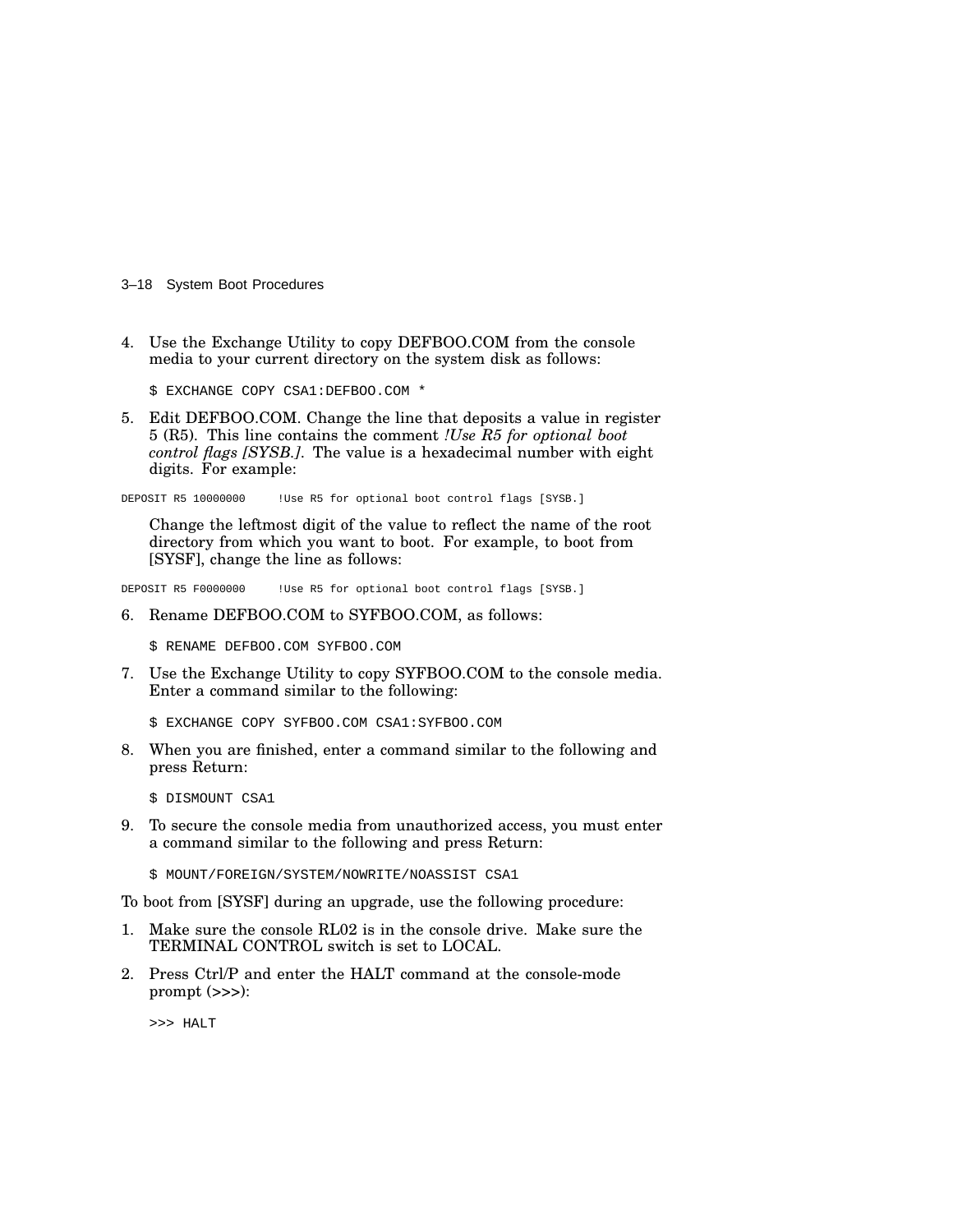3. Use SYFBOO.COM to boot from [SYSF]. Enter the following command and press Return:

>>> B SYF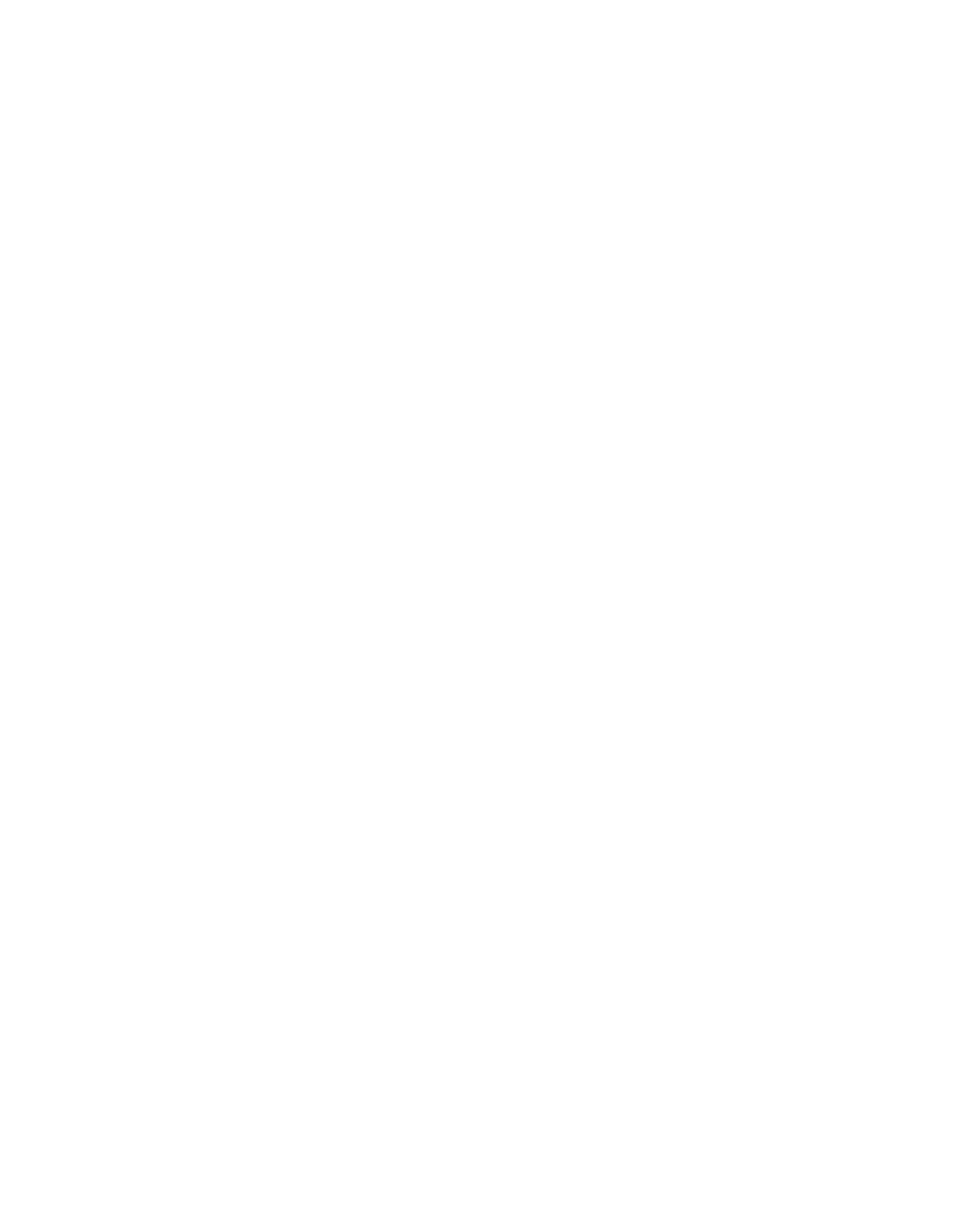# **4 Backup Procedures**

#### **4.1 Introduction**

Use Standalone BACKUP to make a complete backup of the system disk. Standalone BACKUP is a version of the Backup Utility that runs without the support of the entire OpenVMS operating system.

You should back up the system disk for the following reasons:

- In case a problem occurs during a OpenVMS upgrade or update, or during the installation of other software products. (*Before* you attempt any of these procedures, back up the system disk.) If a problem occurs, you can restore the backup copy of the system disk.
- To prevent loss of system files if they are accidentally deleted. (*After* you install or upgrade the OpenVMS operating system, or any other software products, back up the system disk.) If a system file is deleted and renders the system disk inoperable, you can restore the backup copy and continue to use the system.
- In case the drive that holds the system disk malfunctions. If you have a backup copy of the OpenVMS operating system, you can restore it to a functioning disk and continue to use the system.
- To eliminate disk fragmentation, which happens when files are stored noncontiguously on the disk. The BACKUP command creates a copy on which files are stored contiguously.
	- If the system disk is removable, eliminating disk fragmentation is a one-step process. Use the backup copy as the new system disk. Store the old system disk in a safe place.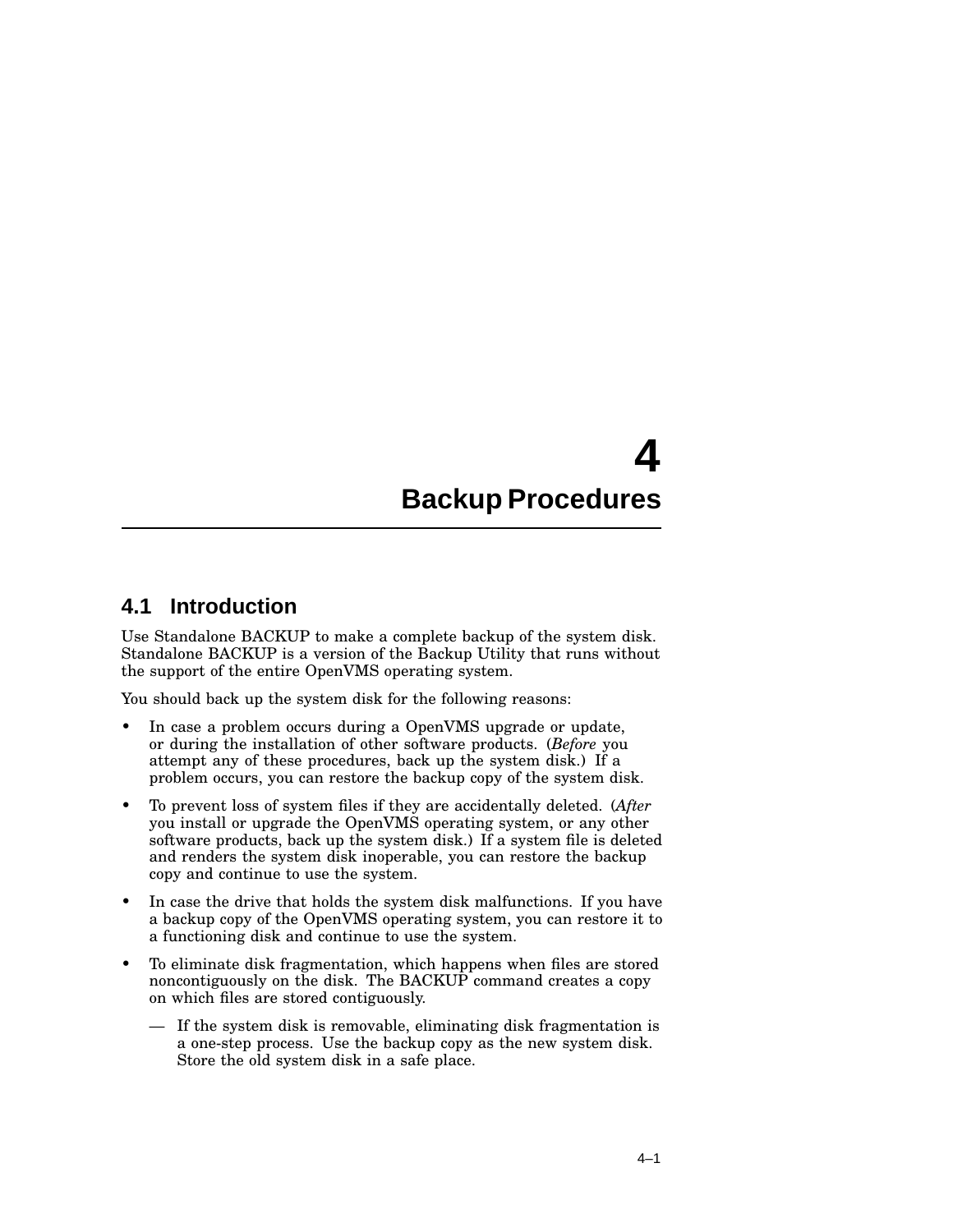#### 4–2 Backup Procedures

— If your system disk is fixed, back it up to a disk or magnetic tape. Then restore the files to the original system disk.

Digital recommends that you use standalone BACKUP to back up your system disk.

You should also back up the console RL02 in case the original becomes damaged.

### **4.2 Using Standalone BACKUP**

You can keep standalone BACKUP on the system disk, an RL02 disk, or any other media that your system supports. Digital recommends that you keep standalone BACKUP on your system disk and on an RL02 disk. Usually, you boot standalone BACKUP from the system disk because it saves time. However, you need to keep a copy of standalone BACKUP on an RL02 disk in case the system disk becomes damaged. You received standalone BACKUP on an RL02 disk as part of the distribution kit.

#### **4.3 Installing Standalone BACKUP on the System Disk**

You can install standalone BACKUP in any available root directory on the system disk from [SYS1] to [SYSE]. However, Digital has established [SYSE] as the standard directory for standalone BACKUP.

To install standalone BACKUP in [SYSE], use the following procedure:

- 1. Log into the SYSTEM account.
- 2. Enter the following command and press Return:

\$ @SYS\$UPDATE:STABACKIT SYS\$SYSDEVICE:

The procedure places the files in the directories [SYSE.SYSEXE] and [SYSE.SYS\$LDR] on the system disk. It lists the files as they are copied. When the procedure finishes, it displays the following message:

The kit is complete.

3. Create a boot command procedure that lets you boot standalone BACKUP from [SYSE]. For more information, see Section 4.4.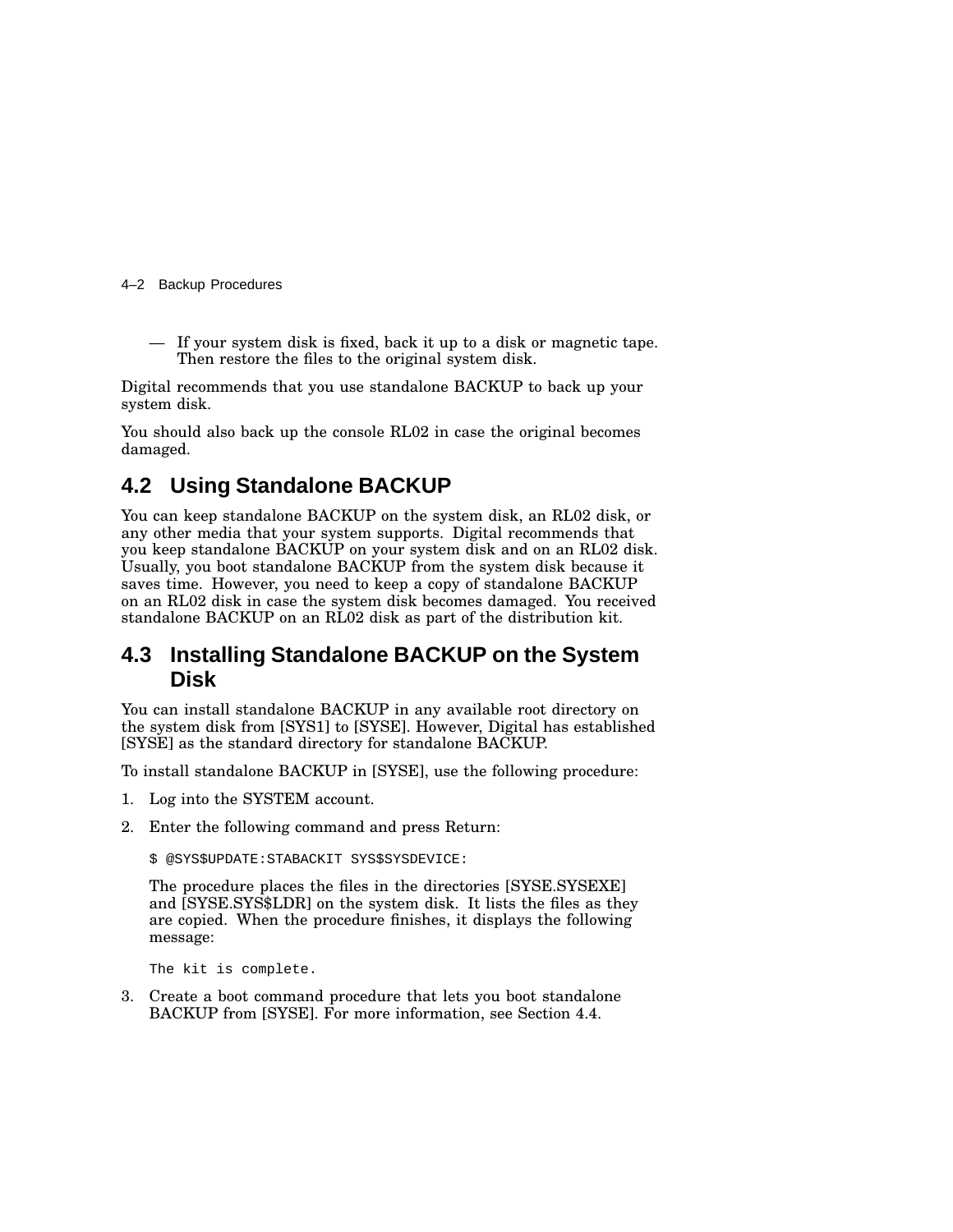Backup Procedures 4–3

## **4.4 Booting Standalone BACKUP from the System Disk**

You need a special boot command procedure to boot standalone BACKUP from the system disk. Digital recommends that you modify an existing boot command procedure. Ideally, this should be the default boot command procedure, DEFBOO.COM.

You can choose any unique name in the form xxxBOO.COM for the command procedure you create. However, Digital suggests you use an existing file name, and change the first letter to an X. For example, if you use a copy of DEFBOO.COM, name the new file XEFBOO.COM.

To create a boot command procedure that boots standalone BACKUP from the [SYSE] root, use the following procedure. The procedure assumes you are using a copy of DEFBOO.COM and renaming it XEFBOO.COM.

- 1. Make sure the console RL02 is in the console drive (CSA1).
- 2. Log in to the SYSTEM account.
- 3. To connect the console drive to the system, enter the following commands and press Return after each one:

\$ RUN SYS\$SYSTEM:SYSGEN SYSGEN> CONNECT CONSOLE SYSGEN> EXIT

4. Use the EXCHANGE Utility to copy DEFBOO.COM to the current directory on the system disk. Enter the following command and press Return:

\$ EXCHANGE COPY CSA1:DEFBOO.COM XEFBOO.COM

5. Edit XEFBOO.COM. Change the line that deposits a value in register 5 (R5). Change the leftmost digit so that it specifies the [SYSE] directory. For example:

DEPOSIT R5 E0000000 ! Designated root is SYSE

- 6. Exit from the text editor to save the modified version of the file.
- 7. To copy XEFBOO.COM back to the console RL02, enter the following command and press Return:

\$ EXCHANGE COPY XEFBOO.COM CSA1:\*.\*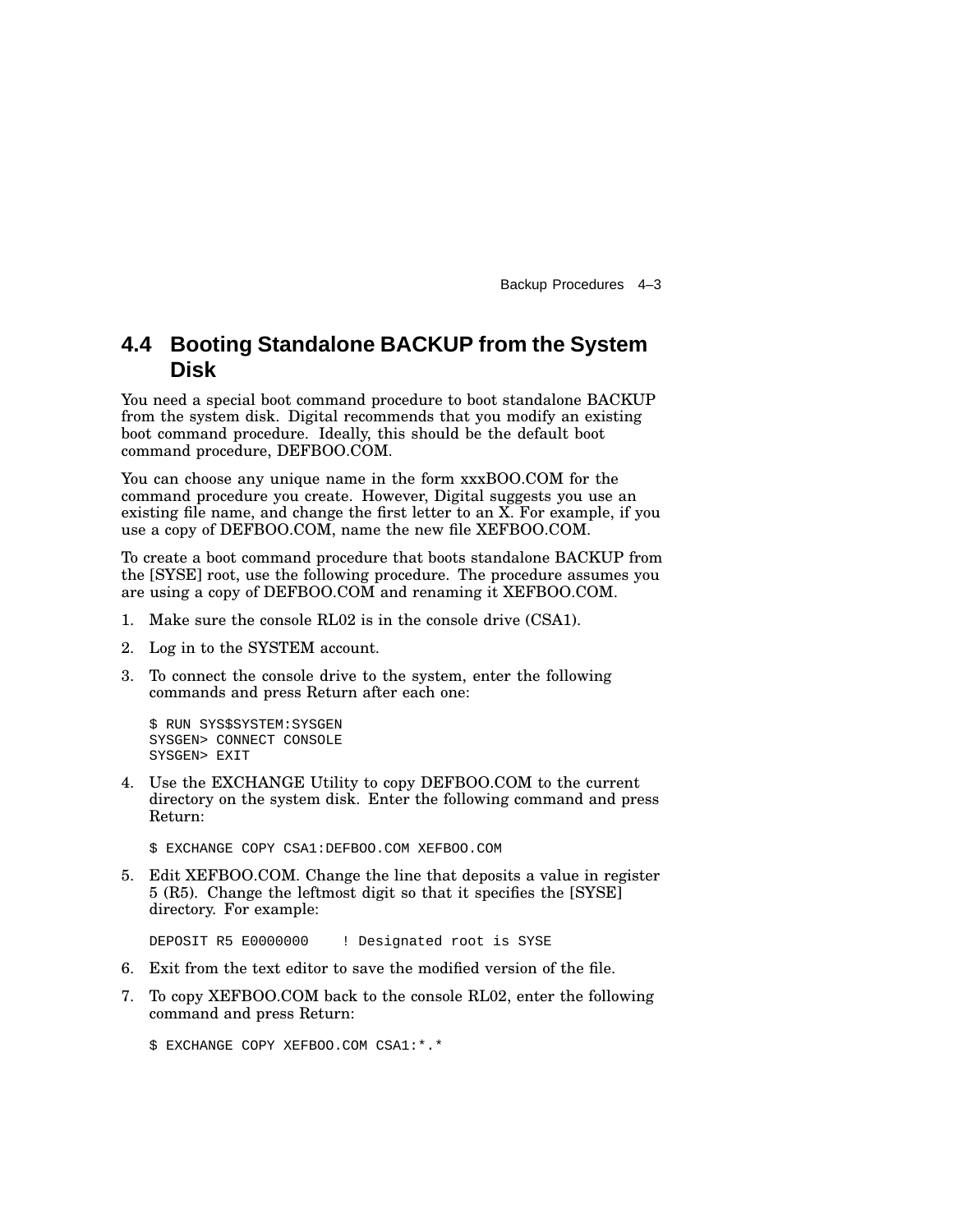- 4–4 Backup Procedures
- 8. When you are finished, enter the following command and press Return:

\$ DISMOUNT CSA1

- 9. To secure the console RL02 from unauthorized access, you must enter the following command and press Return:
	- \$ MOUNT/FOREIGN/SYSTEM/NOWRITE/NOASSIST CSA1:

After you copy XEFBOO.COM to the console RL02, you can use it to boot standalone BACKUP from the system disk.

To boot standalone BACKUP from the system disk, use the following procedure:

- 1. Make sure the console RL02 is in the console drive (CSA1) and the TERMINAL CONTROL switch is set to LOCAL.
- 2. If the OpenVMS operating system is not running, go to step 3.

If the OpenVMS operating system is running, log in to the SYSTEM account. Enter the following command and press Return:

\$ @SYS\$SYSTEM:SHUTDOWN

The system displays a series of questions, which you should answer to complete the shutdown. When the procedure asks if an automatic reboot should be performed, press Return for NO. When the procedure is finished, it displays the following message:

SYSTEM SHUTDOWN COMPLETE -- USE CONSOLE TO HALT SYSTEM

3. Press Ctrl/P. At the prompt, enter the HALT command and press Return:

>>> HALT

4. Enter the following command and press Return:

>>> @XEFBOO

5. Standalone BACKUP displays the following message:

VAX/VMS Version V5.4 Major version id = 1 Minor version id = 0

6. The procedure might ask you for the date and time. Enter the date and time using the 24-hour clock format and press Return. For example:

PLEASE ENTER DATE AND TIME (DD-MMM-YYYY HH:MM) 19-JUN-1990 15:30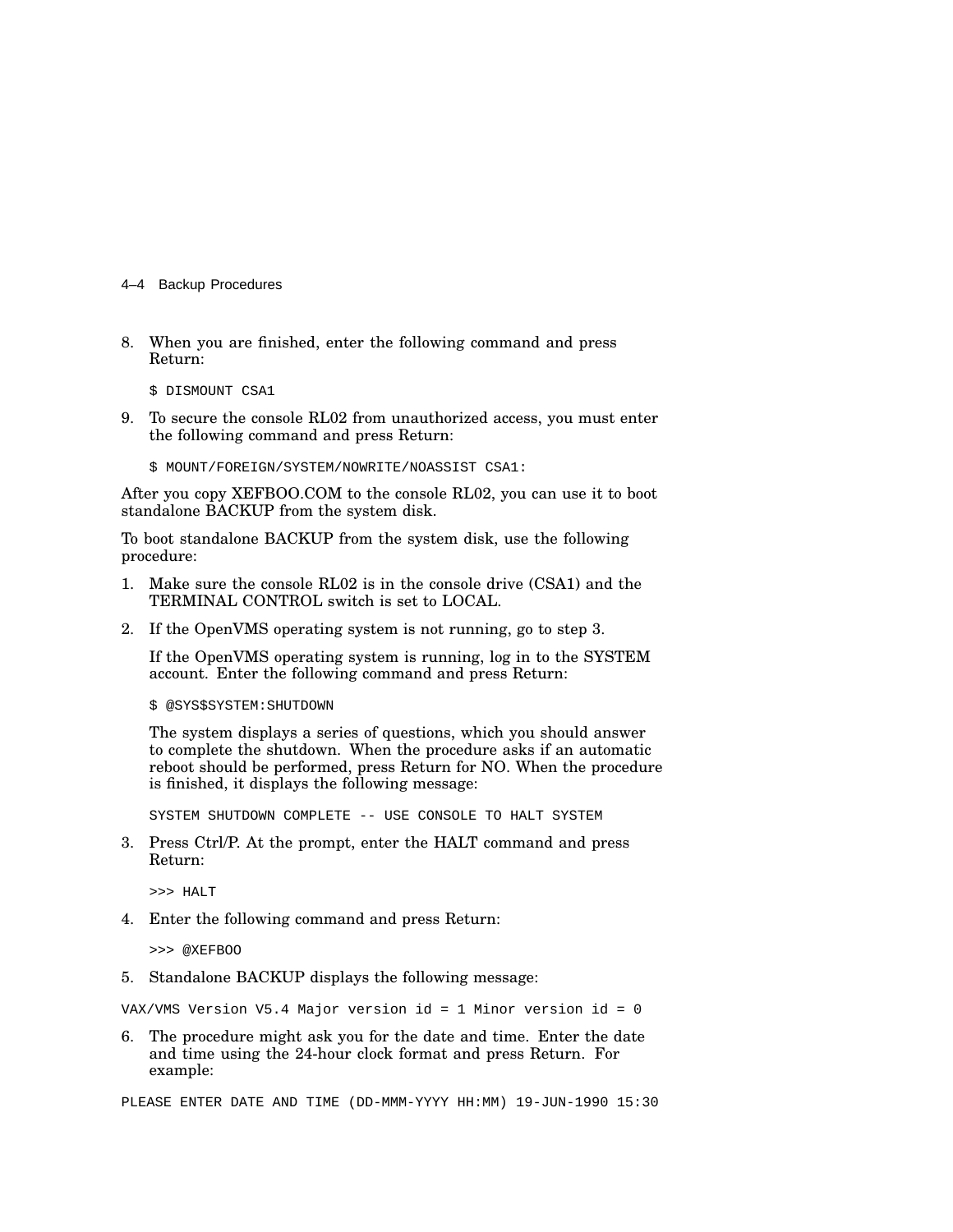Backup Procedures 4–5

7. The procedure displays a list of the local devices on your system and, if you have them, HSC and MSCP served devices. For example:

Available device MINE\$DUA0: device type RA81 Available device MINE\$DJA3: device type RA60 . . .

Check the list of devices. If the list is incomplete, make sure that all the drives are properly connected to the system. See your hardware manuals for details.

8. When standalone BACKUP finishes booting, it displays an identification message followed by the dollar sign (\$) prompt:

```
%BACKUP-I-IDENT, Standalone BACKUP V5.4; the date is
19-JUN-1990 15:05
$
```
#### **4.5 Installing Standalone BACKUP on an RL02 Disk**

Digital recommends that you keep standalone BACKUP on an RL02 disk in case the system disk becomes damaged. To install standalone BACKUP on an RL02 disk, use the following procedure. The procedure takes approximately 15 minutes.

#### **NOTE**

**You should have standalone BACKUP on the RL02 disk that came with your distribution kit. Use the procedure in this section if your copy of standalone BACKUP becomes damaged, or if you need to make extra copies.**

- 1. Obtain one blank RL02 disk. Write STANDALONE BACKUP V5.4 on the paper label on the disk.
- 2. Log into the SYSTEM account.
- 3. Remove the console RL02 from the console disk drive. Insert the RL02 labeled STANDALONE BACKUP V5.4.
- 4. Enter the following command and press Return:

\$ @SYS\$UPDATE:STABACKIT

5. The procedure asks you the name of the target device. Type CSA1 and press Return. For example:

%STABACKIT-I-SYMDEL, all global symbols deleted Enter the name of the device on which to build the kit: CSA1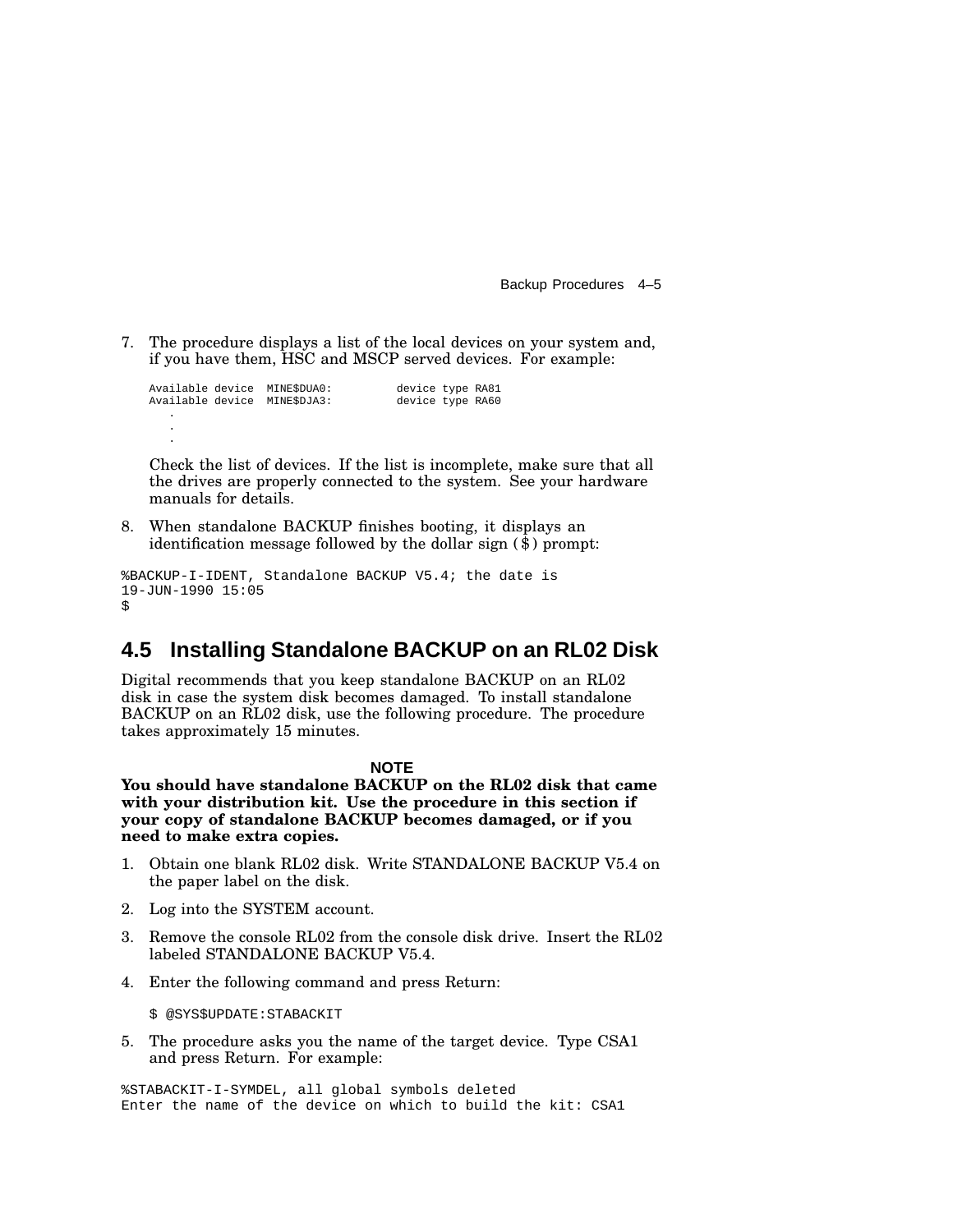#### 4–6 Backup Procedures

#### 6. The procedure displays the following message:

Do you want to initialize CSA1:? Note that this will erase all files currently on the volume.

It is not necessary to initialize the disk and you would not want to initialize if you want to add a kit to an existing Files-11 disk. The disk must be a valid Files-11 disk if you wish to skip initializing, however.

Do you want to initialize? [Yes/No, default No]:

To accept the default, press Return. To initialize the disk, type Y (for YES).

7. The procedure displays the following message:

Enter the new volume label [default STANDBACKUP]:

Enter a new volume label or press Return to accept the default.

8. The procedure mounts the RL02 disk and displays a number of informational messages. For example:

%MOUNT-I-MOUNTED, STANDBACKUP mounted on \_CSA1: %CREATE-I-CREATED, \_CSA1:<SYS0.SYSEXE> created %CREATE-I-CREATED, \_CSA1:<SYS0.SYS\$LDR> created .

. .

9. After all the files are copied to the RL02 disk, the procedure displays the following message:

The console volume will be mounted /NOWRITE for protection. Please make sure the original console RL02 is in the drive CSA1:.

Enter "YES" when ready:

- 10. Remove the RL02 disk labeled STANDALONE BACKUP V5.4 from the console disk drive and insert the console RL02. When you are ready, type Y (for YES) and press Return.
- 11. The procedure may display several mount messages. When the procedure finishes, it displays a message similar to the following:

Ending time 19-JUN-1990 14:31 Starting time 19-JUN-1990 14:16

The kit is complete.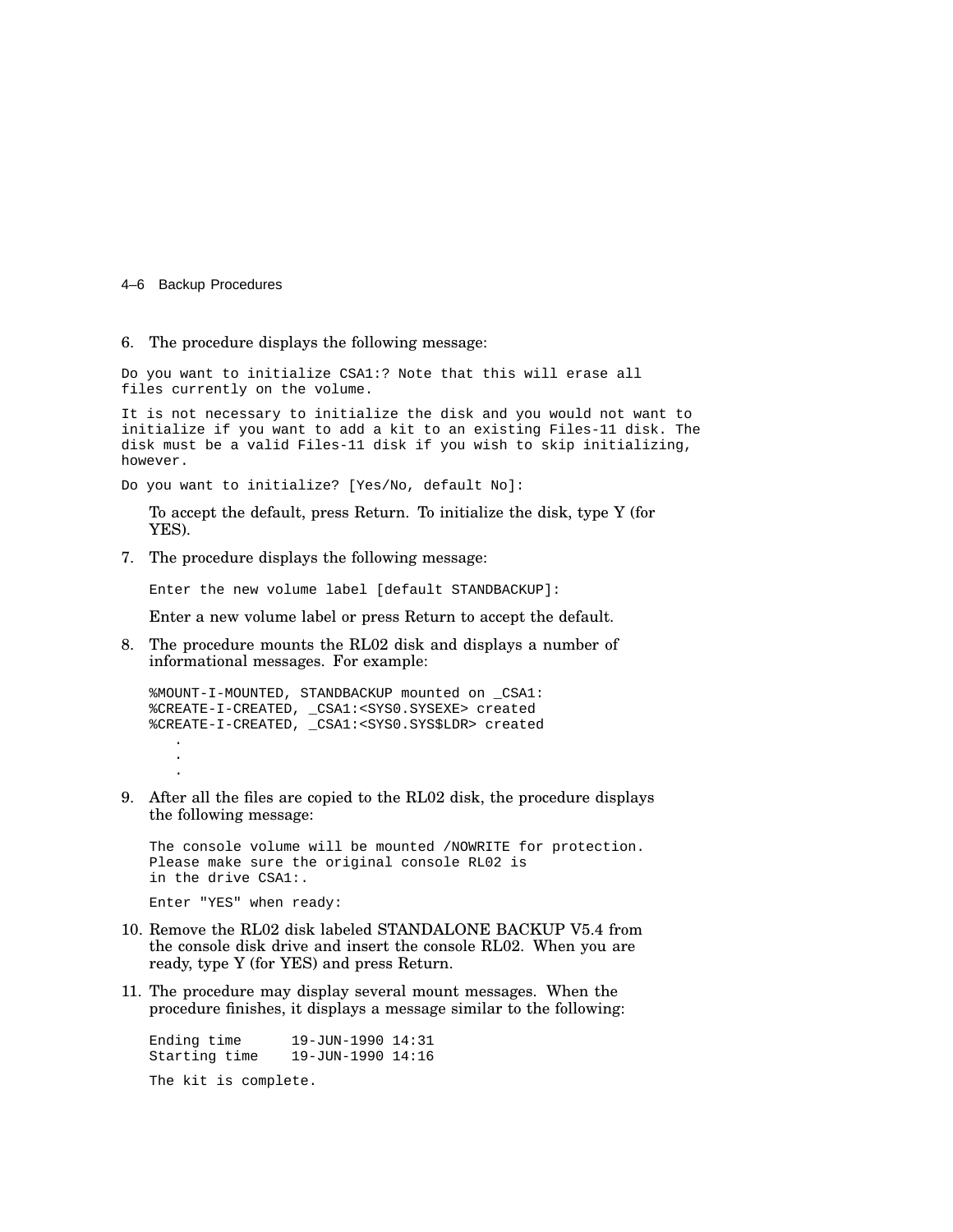Backup Procedures 4–7

### **4.6 Booting Standalone BACKUP from an RL02 Disk**

If the system disk containing standalone BACKUP should become unusable, you can boot standalone BACKUP from an RL02 disk. You need an RL02 disk that contains standalone BACKUP (either the one that came with the distribution kit or one that you created). To boot standalone BACKUP from an RL02 disk, use the following procedure:

- 1. Make sure the console RL02 disk is in the console drive (CSA1).
- 2. If the OpenVMS operating system is not running, go to step 3.

If the OpenVMS operating system is running, log into the SYSTEM account. Enter the following command and press Return:

\$ @SYS\$SYSTEM:SHUTDOWN

The system displays a series of questions, which you should answer to complete the shutdown. When the procedure asks if an automatic reboot should be performed, press Return for NO. When the procedure is finished, it displays the following message:

SYSTEM SHUTDOWN COMPLETE -- USE CONSOLE TO HALT SYSTEM

3. Press Ctrl/P. At the prompt, enter the HALT command and press Return:

>>> HALT

4. To boot standalone BACKUP, enter the following command and press Return:

>>> B CS1

5. The procedure displays the following message:

G 0E 00000200

Please remove the volume "8600/8650 Console" from the console device.

Insert the first standalone system volume and enter "YES" when ready:

6. Remove the console RL02 and insert the RL02 disk that contains standalone BACKUP. When you are ready to continue, type Y and press Return. The procedure displays the following message:

Resuming load operation on volume 'STANDBACKUP', please stand by...

VAX/VMS Version V5.4 Major version id = 1 Minor version id = 0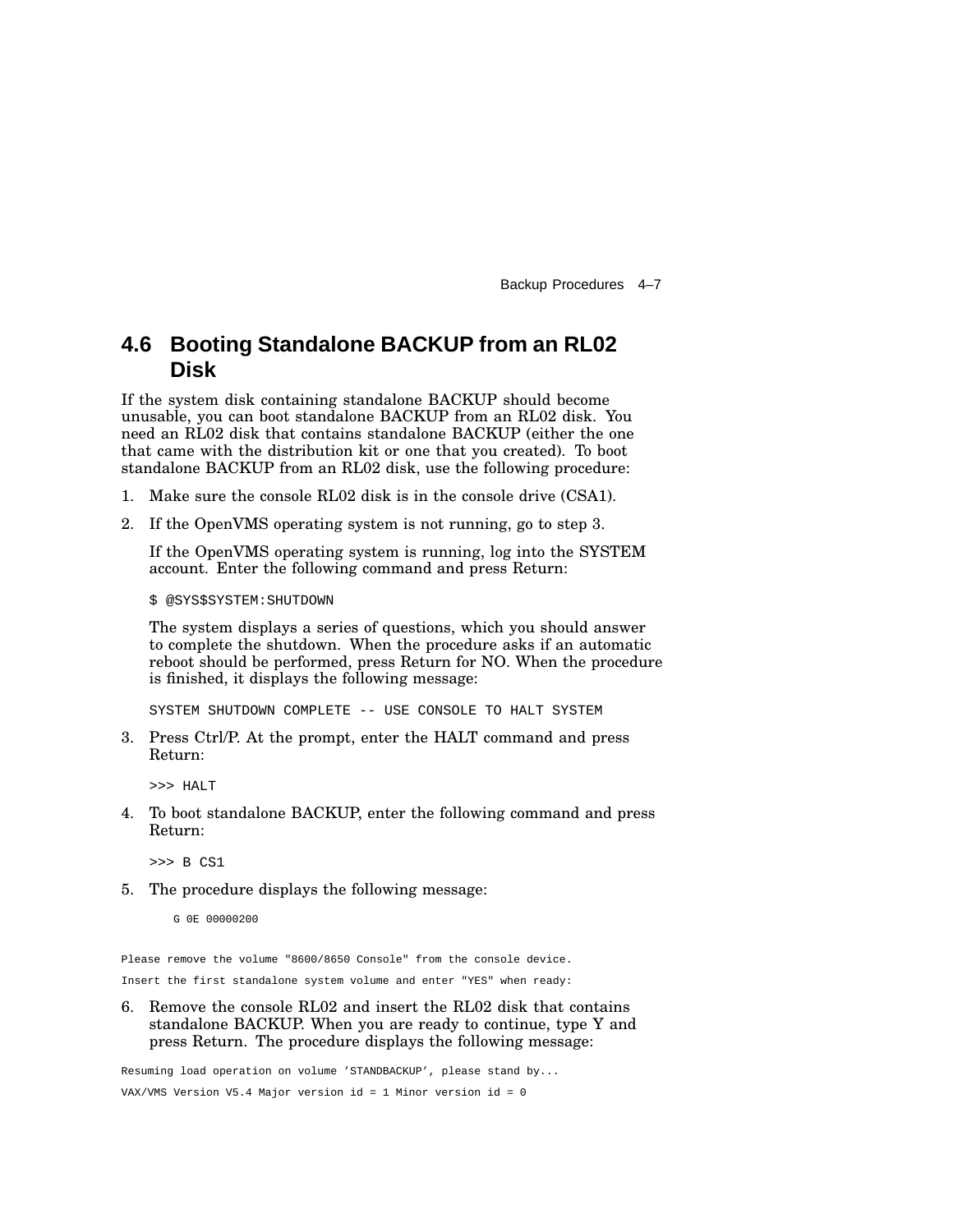4–8 Backup Procedures

7. The procedure might ask you for the date and time. Enter the date and time using the 24-hour clock format and press Return. For example:

PLEASE ENTER DATE AND TIME (DD-MMM-YYYY HH:MM) 19-JUN-1990 15:00

8. The procedure displays a list of the local devices on your system and, if you have them, HSC and MSCP served devices. For example:

```
Available device MINE$DUA0: device type RA81
Available device MINE$DJA3: device type RA60
  .
  .
  .
```
Check the list of devices. If the list is incomplete, make sure that all the drives are properly connected to the system. See your hardware manuals for details.

9. When standalone BACKUP is finished booting, it displays an identification message followed by the dollar sign prompt (\$):

```
%BACKUP-I-IDENT, standalone BACKUP V5.4; the date is 19-JUN-1990 15:35
$
```
## **4.7 Backing Up the Console RL02**

Make a backup copy of the console RL02 to protect against corruption or loss of the original. First, use CONSCOPY.COM to transfer the files on the console RL02 to a directory on the system disk. Then use it to *restore* the files on the system disk to a new RL02 disk.

To transfer the console files to the system disk, use the following procedure:

- 1. Log in to the SYSTEM account.
- 2. Insert the console RL02 disk in the console drive (CSA1).
- 3. Enter the following command and press Return:

\$ @SYS\$UPDATE:CONSCOPY

The procedure displays the following message: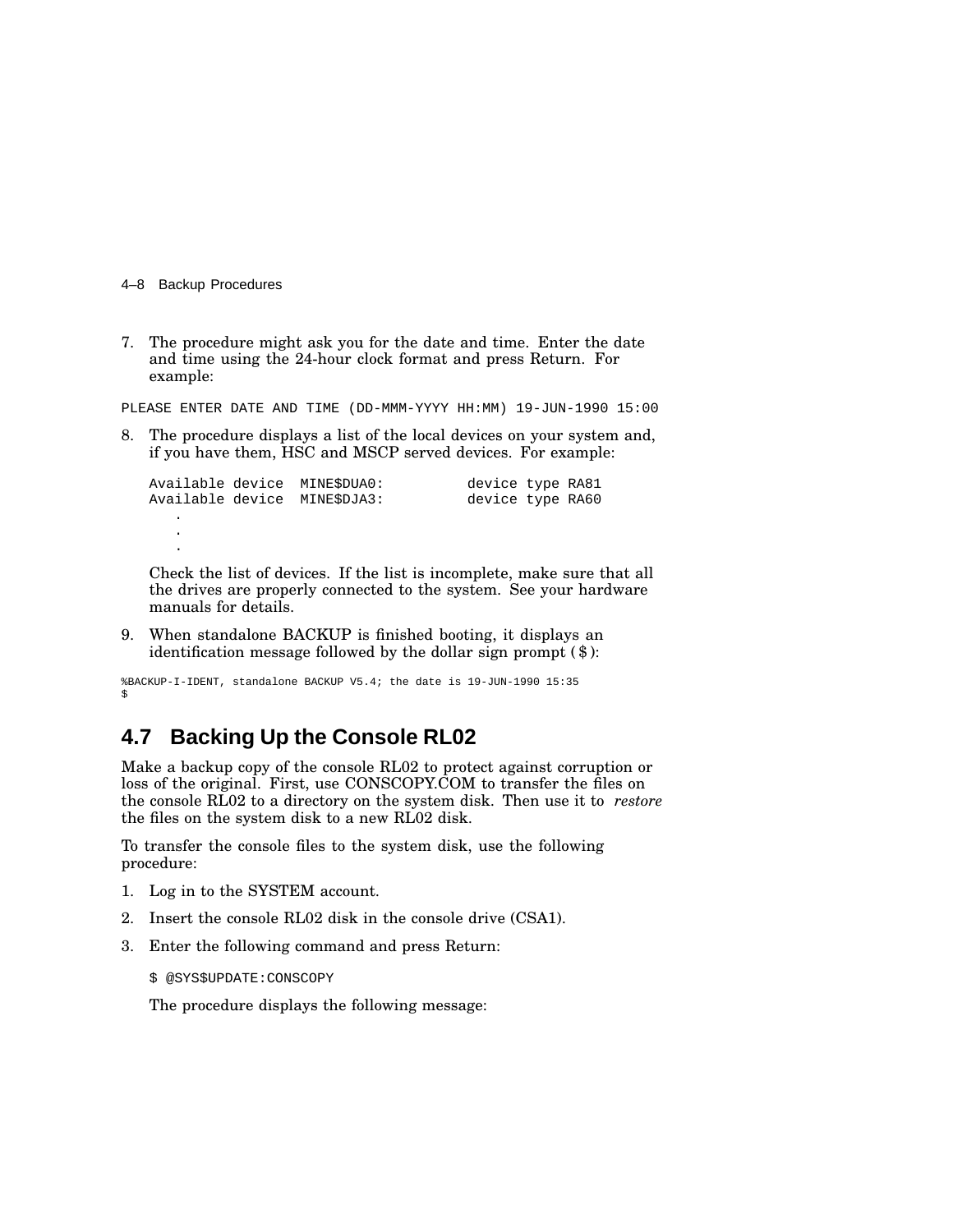Backup Procedures 4–9

S Y S \$ U P D A T E : C O N S C O P Y . C O M

Save or restore a OpenVMS console medium.

Which CPU kit do you want to build?

78X, includes 11/780 and 11/785 8600 includes 8650 8200 includes 8250, 8300 and 8350

[8600, 8200, 78X, 750 or 730, default 8600]:

4. Press Return to accept the default. The procedure displays the following messages:

> A SAVE operation involves copying the console medium to an RT-11 virtual volume, which is a Files-11 file that is an image of the RT-11 console volume.

A RESTORE operation involves copying the entire contents of a virtual volume to a console medium.

5. When the procedure asks which operation you want, type SAVE and press Return. For example:

Do you want to SAVE or RESTORE your console RL02?: SAVE

6. The procedure asks for the name of the *virtual disk* that you want to save the files on. Press Return to select the default (SYS\$DISK:CONSOLE.DSK). For example:

Enter file name of virtual disk [default SYS\$DISK:CONSOLE:DSK]:

7. To verify the operation, press Return (for YES) in response to the following question:

Do you want log messages as files are copied? [Y/N, default YES]

8. The procedure asks for the name of the console drive. Type CSA1: and press Return. For example:

Enter console device drive (DDCU:): CSA1:

9. When the procedure displays the following message, press Return (the console RL02 is already in the drive):

Put your console RL02 into drive \_CSA1:, and press Return when ready: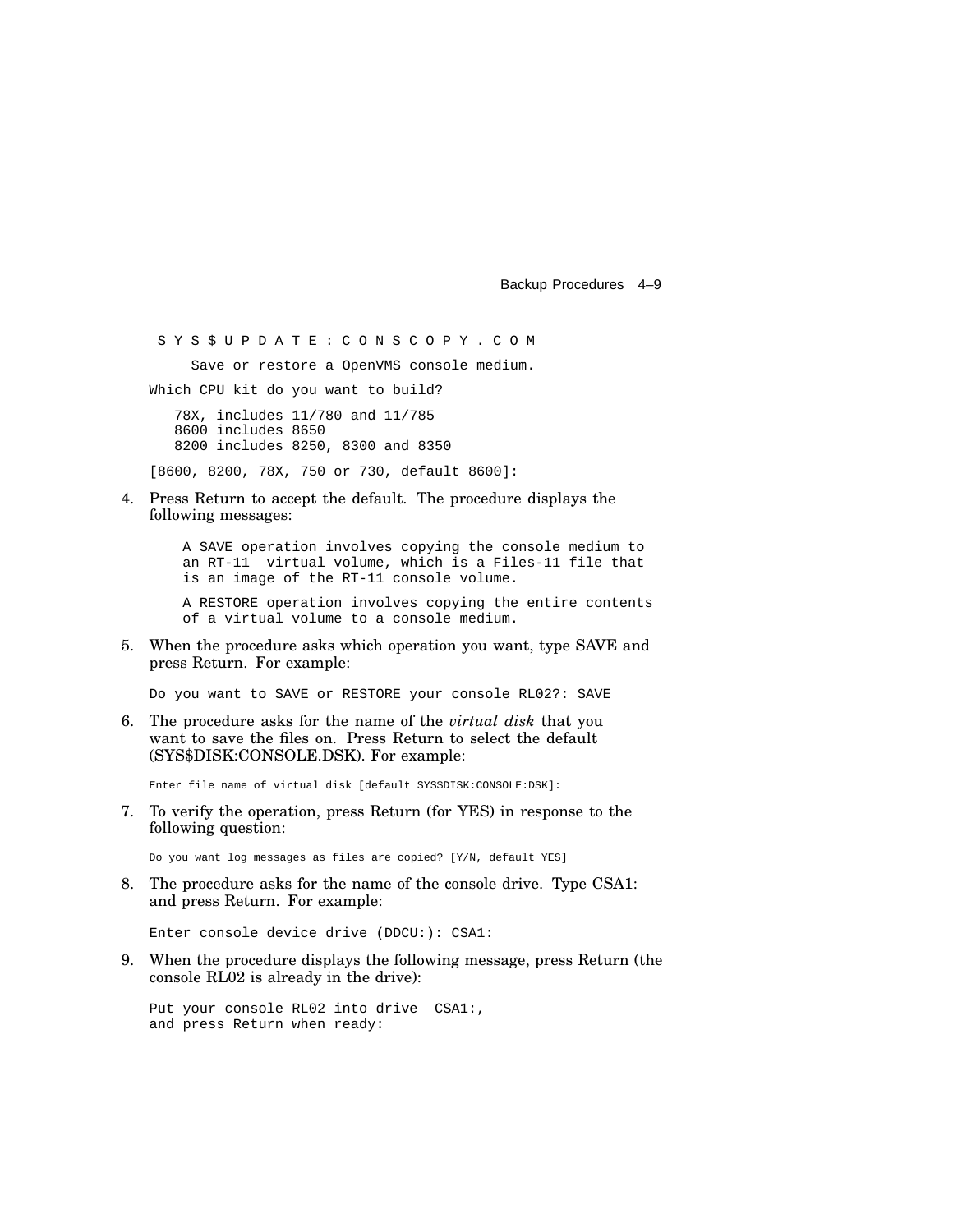4–10 Backup Procedures

After you press Return, the procedure mounts the console RL02 and uses the Exchange Utility to begin the *save* operation. The procedure may display several Exchange Utility messages, file header information, and a list of the files being saved. When the procedure is complete, it displays the following message:

The SAVE of your console RL02 is complete.

To transfer the files that are on the system disk to a new RL02 disk, use the following procedure:

1. Enter the following command and press Return:

\$ @SYS\$UPDATE:CONSCOPY

The procedure displays the following messages:

S Y S \$ U P D A T E : C O N S C O P Y . C O M

Save or restore a OpenVMS console medium.

Which CPU kit do you want to build?

78X, includes 11/780 and 11/785 8600 includes 8650 8200 includes 8250, 8300 and 8350

[8600, 8200, 78X, 750 or 730, default 8600]:

2. Press Return to accept the default. The procedure displays the following messages:

> A SAVE operation involves copying the console medium to an RT-11 virtual volume, which is a Files-11 file that is an image of the RT-11 console volume.

A RESTORE operation involves copying the entire contents of a virtual volume to a console medium.

3. When the procedure asks which operation you want, type RESTORE and press Return. For example:

Do you want to SAVE or RESTORE your console RL02?: RESTORE

4. The procedure asks for the name of the *virtual disk* from which you want to restore the files. Press Return to select the default (SYS\$DISK:CONSOLE.DSK). For example:

Enter file name of virtual disk [default SYS\$DISK:CONSOLE.DSK]: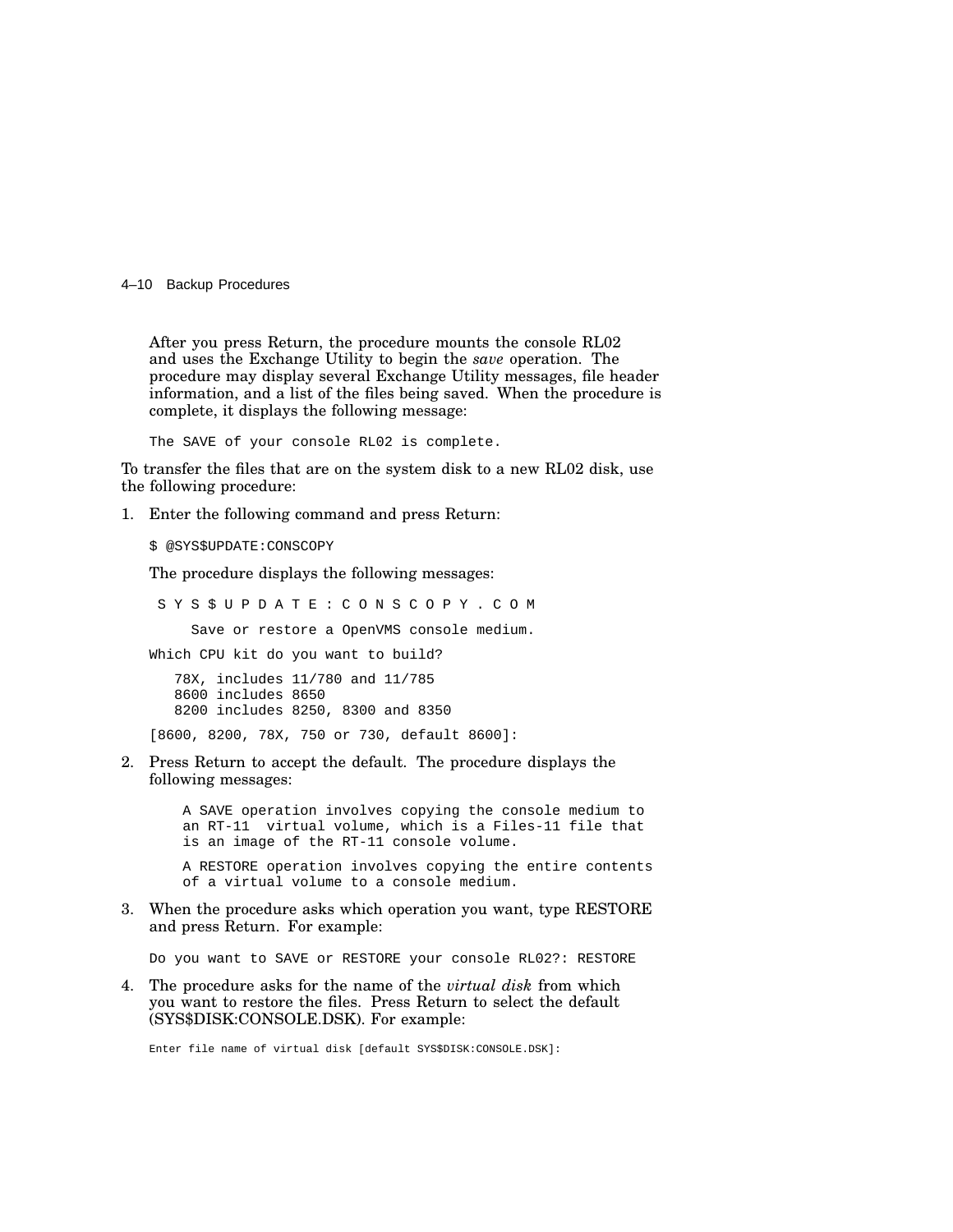Backup Procedures 4–11

5. To verify the operation, press Return (for YES) in response to the following question:

Do you want log messages as files are copied? [Y/N, default YES]

6. The procedure asks for the name of the console drive. Type CSA1: and press Return. For example:

Enter console device drive (DDCU:): CSA1:

7. The procedure displays the following message:

Put your console RL02 into drive \_CSA1:, and press Return when ready:

Remove the console RL02 disk from the console drive. Insert the new RL02 disk in the drive. Press Return when you are ready to continue.

8. The procedure mounts the RL02 disk and uses the Exchange Utility to begin the *restore* operation. The procedure displays several Exchange Utility messages, file header information, and a list of the files that are being restored. When the procedure is complete, it displays the following message:

The RESTORE of your console RL02 is complete.

Use the console RL02 that you just created to make sure it works. Treat the original as the backup copy.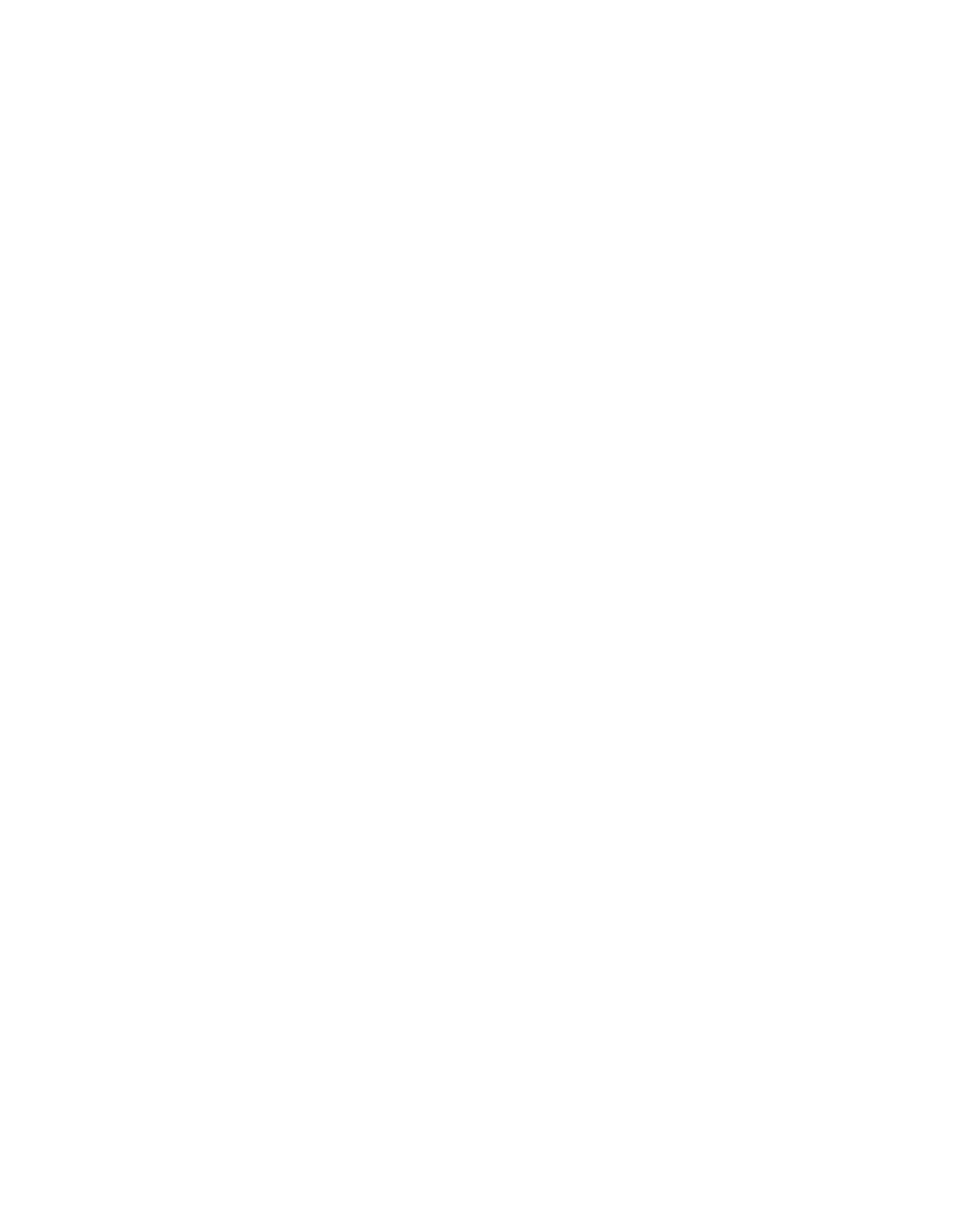## **Index**

#### **A**

ANALYZE/CRASH command, 2–2

### **B**

Backup Utility (BACKUP), 4–2 Boot command procedure copying, 3–6 editing, 3–6 function, 3–1 used to boot standalone BACKUP, 4–3 Booting the system during an upgrade, 3–17 minimum startup, 3–13

## **C**

CONSCOPY.COM, 4–8 Console commands, 1–5 BOOT, 1–6 DEPOSIT, 1–6 HALT, 1–6 START, 1–6 Console subsystem components, 1–1 console mode, 1–5 control panel, 1–2 local console, 1–2 program mode, 1–5 remote console, 1–2 Control panel indicator lights, 1–2 keylock switches, 1–3 Conversational boot from a local drive, 3–11 from an HSC drive, 3–11

## **D**

DEFBOO.COM, 3–6 DEFGEN.COM, 3–6

## **E**

EXCHANGE See Exchange Utility Exchange Utility (EXCHANGE) using, 3–6, 4–3

## **K**

Keylock switches, 1–3

## **R**

Restore operation See CONSCOPY.COM

## **S**

Save operation See CONSCOPY.COM SHOW CRASH command, 2–2 Shutdown procedure, 4–7 SHUTDOWN.COM, 2–1 STABACKIT.COM, 4–2, 4–5 SYnBOO.COM, 3–14 SYSBOOT.EXE, 3–11 commands, 3–12 **SYSGEN** commands for conversational boot, 3–12